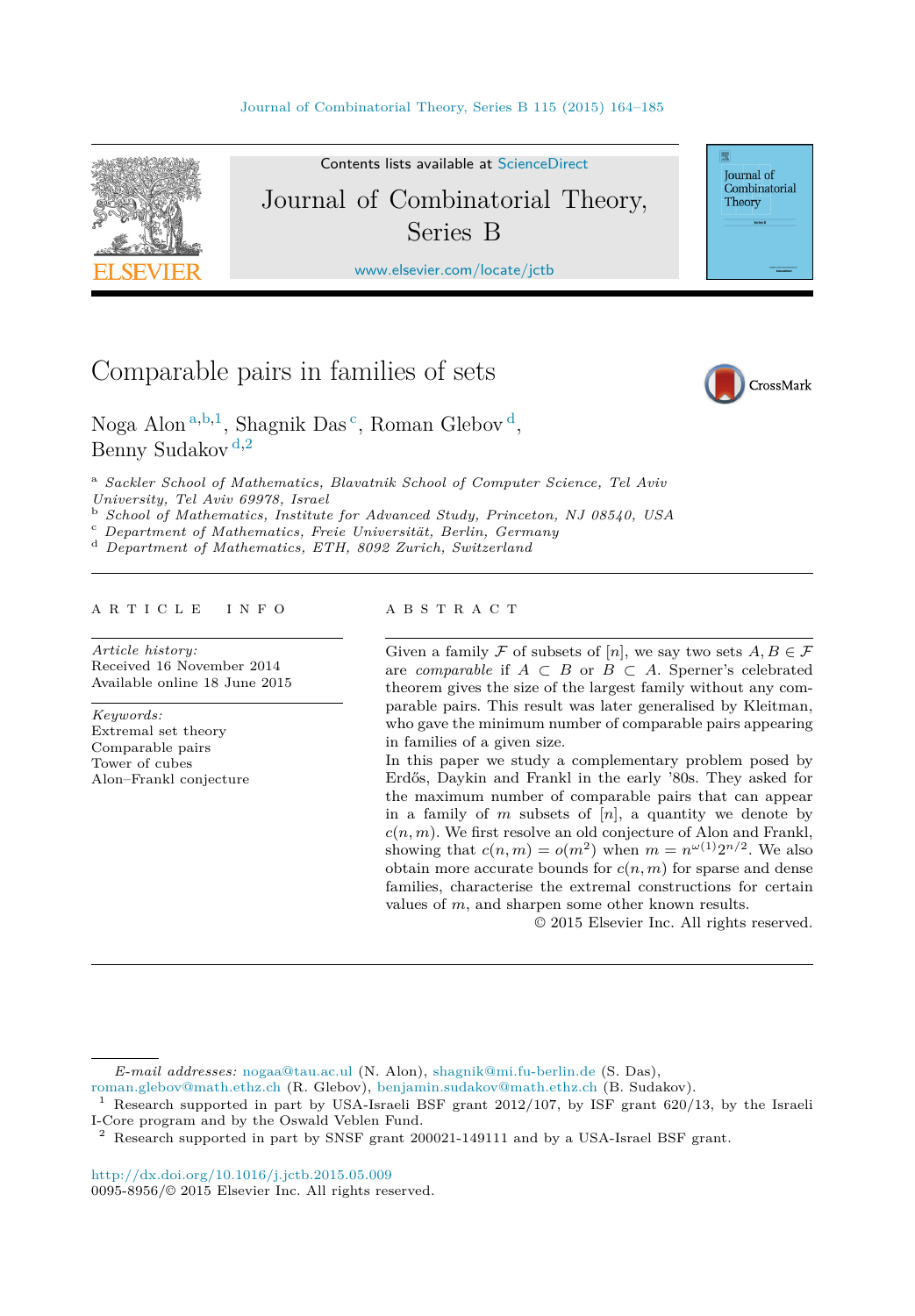# 1. Introduction

Extremal set theory, with its connections and applications to numerous other fields, has enjoyed tremendous growth in the last few decades. However, its origins date back much further, with many considering the classic theorem of Sperner [\[18\]](#page-21-0) to be the starting point of the field. An *antichain* is a family of pairwise incomparable sets, and Sperner's theorem states that the largest antichain over  $[n]$  has  $\binom{n}{n}$  $\binom{n}{\lfloor n/2 \rfloor}$  sets. This bound is attained by the middle levels of the Boolean hypercube; that is, the families of sets of size  $\lfloor n/2 \rfloor$ or of sets of size  $\lceil n/2 \rceil$ .

# *1.1. Comparable pairs*

Given this extremal result, it is natural to ask how many comparable pairs may appear in set families over [*n*] of a given size. For the minimisation problem, Sperner's theorem shows that there need not be any comparable pairs in families of size  $m \leq {n \choose \lfloor n/2 \rfloor}$  $\binom{n}{\lfloor n/2 \rfloor}$ . Kleitman [\[14\]](#page-21-0) later completely resolved the problem for larger families, showing there is a nested sequence of extremal families consisting of sets as close to the middle levels as possible. He further conjectured that the same families also minimise the number of *k*-chains, which are collections of *k* pairwise-comparable sets  $F_1 \subset F_2 \subset \ldots \subset F_k$ , for every *k*. Erdős [\[8\]](#page-21-0) had earlier generalised Sperner's theorem to show that the largest *k*-chain-free family consisted of the *k* − 1 middle levels of the hypercube. Das, Gan and Sudakov  $[4]$  verified Kleitman's conjecture for families of size up to the  $k+1$  middle levels of the hypercube (Dove, Griggs, Kang and Sereni [\[6\]](#page-21-0) independently obtained the same result for *k* middle levels), but the conjecture otherwise remains open.

Our focus is the corresponding maximisation question, a problem which has also attracted a great deal of attention. To this end, we denote by  $c(F)$  the number of comparable pairs in the set family  $\mathcal{F}$ , and define  $c(n, m)$  to be the maximum number of comparable pairs in a family of *m* subsets of [*n*]. We clearly have  $c(n,m) \leq {m \choose 2}$ , and can only have equality for an *m*-chain, which requires  $m \leq n+1$ . Daykin and Frankl [\[5\]](#page-21-0) showed that one may have much larger families where *almost all* pairs are comparable. More precisely, they proved  $c(n, m) = (1 - o(1))\binom{m}{2}$  if and only if  $m = 2^{o(n)}$ .

Their lower bound came from a construction known as a *tower of cubes*, which generalises chains. A *subcube* of the hypercube  $2^{[n]}$  is, for some  $F_1 \subset F_2$ , the family of sets  ${F \subseteq [n]: F_1 ⊆ F ⊆ F_2}.$  We say the dimension of the subcube is  $|F_2| - |F_1|$ . To define a tower of cubes, assume for simplicity *n* is divisible by *k*, and let  $\ell = n/k$ . Let  $X_i = [i\ell]$ for  $1 \leq i \leq k$ , and consider the subcube  $\mathcal{F}_i = \{F \subseteq [n] : X_{i-1} \subseteq F \subseteq X_i\}$ . A tower of *k* cubes is the set family  $\mathcal{F} = \bigcup_{i=1}^k \mathcal{F}_i$ . We have  $m = |\mathcal{F}| = k2^{n/k} - k + 1$ . Moreover, two sets from different subcubes must be comparable, and so we have  $c(\mathcal{F}) \geq \left(1 - \frac{1}{k}\right) \binom{m}{2}$ . When  $k = \omega(1)$ , we have  $c(\mathcal{F}) = (1 - o(1))\binom{m}{2}$ , as in the theorem of Daykin and Frankl.

Alon and Frankl [\[1\]](#page-21-0) proved the towers of cubes are asymptotically optimal even when *k* is constant, as shown by their theorem below.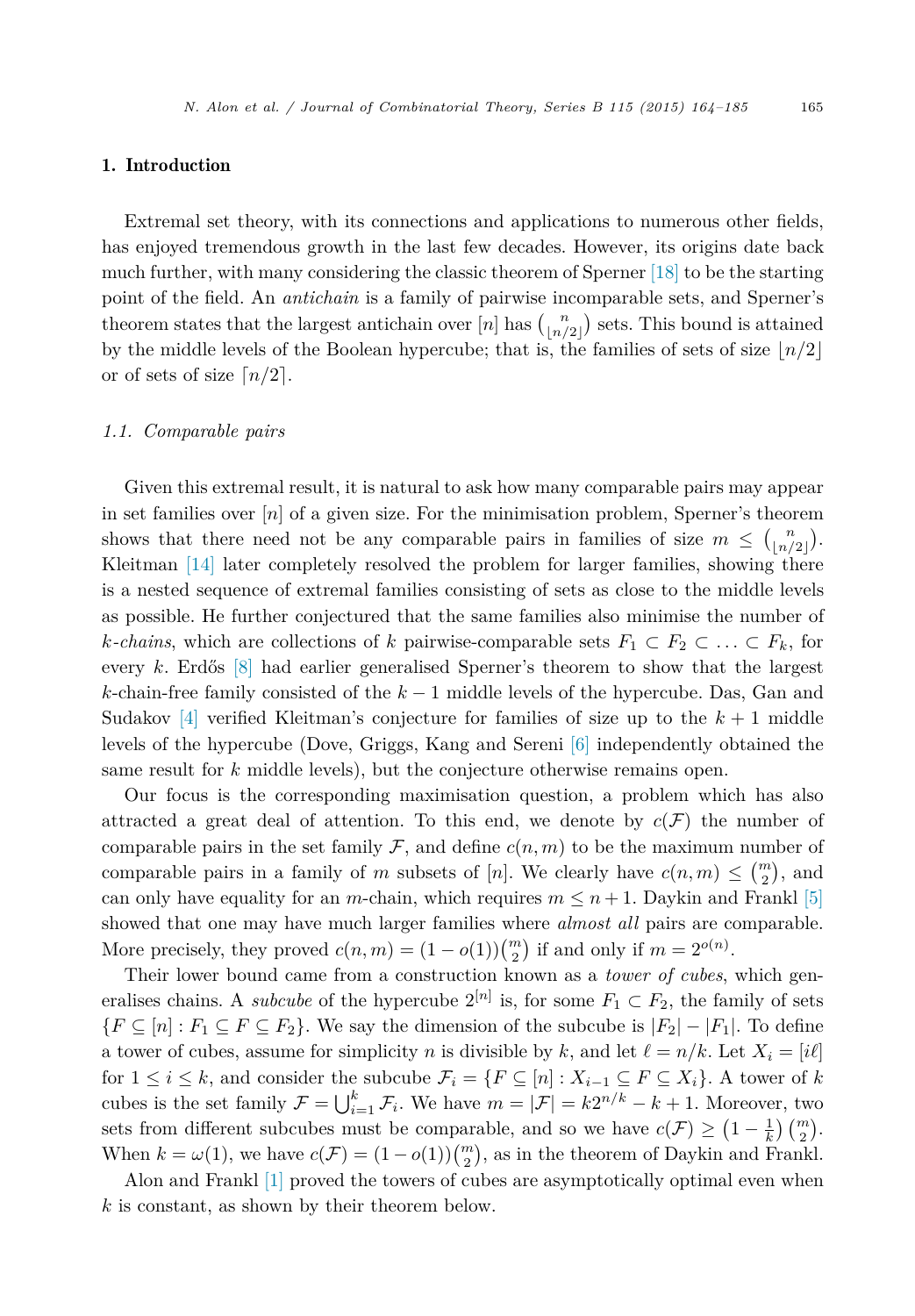<span id="page-2-0"></span>**Theorem 1.1.** For every positive integer k there exists a positive  $\beta = \beta(k)$  such that if  $m = 2^{(1/(k+1)+\delta)n}$  *for*  $\delta > 0$ *, then* 

$$
c(n,m) < \left(1 - \frac{1}{k}\right) {m \choose 2} + O\left(m^{2 - \beta \delta^{k+1}}\right).
$$

The case  $k = 1$  is of particular interest. In [\[1\],](#page-21-0) Alon and Frankl prove that a family F of size  $m = 2^{(1/2+\delta)n}$  must have  $c(\mathcal{F}) < 4m^{2-\delta^2/2} = o(m^2)$ , thus proving a conjecture of Daykin and Erdős [\[11\].](#page-21-0) Erdős [\[10\]](#page-21-0) had made a finer conjecture, asking whether  $m =$  $\omega(2^{n/2})$  implies  $c(n,m) = o(m^2)$ . Alon and Frankl disproved this conjecture, exhibiting for any  $d \geq 1$  a family  $\mathcal F$  of size  $\Omega(n^d 2^{n/2})$  with  $c(\mathcal F) \geq 2^{-2d-1} {m \choose 2}$ . They in turn conjectured that this construction, which we describe in detail in Section [2,](#page-4-0) is essentially the best possible.

**Conjecture 1.2.** *If*  $m = n^{\omega(1)}2^{n/2}$ , *then*  $c(n, m) = o(m^2)$ *.* 

# *1.2. Our results*

In this paper, we further the study of the maximum number of comparable pairs in a set family. We begin by proving Conjecture 1.2. We shall in fact prove the slightly more general two-family version below. Given two set families A and B, we write  $c(\mathcal{A}, \mathcal{B})$  for the number of pairs  $(A, B) \in \mathcal{A} \times \mathcal{B}$  with  $A \subset B$ .

**Theorem 1.3.** If A and B are set families over  $[n]$  with  $|\mathcal{A}| |\mathcal{B}| = n^d 2^n$ , then  $c(\mathcal{A}, \mathcal{B})$  <  $2^{-d/300} |\mathcal{A}| |\mathcal{B}|$ .

Conjecture 1.2 follows easily, since for any set family  $\mathcal F$  with  $|\mathcal F|=m=n^{\omega(1)}2^{n/2}$ , Theorem 1.3 implies  $c(\mathcal{F}) = c(\mathcal{F}, \mathcal{F}) \leq 2^{-\omega(1)} |\mathcal{F}|^2 = o(m^2)$ .

We next strengthen Theorem 1.1 by proving a stability result, showing families with close to  $(1 - 1/k) {m \choose 2}$  comparable pairs must be close in structure to a tower of *k* cubes.

**Theorem 1.4.** For every  $\varepsilon > 0$  and integer  $k \geq 2$ , there is an  $\eta > 0$  such that for *sufficiently large n*, *if a set family* F *over* [*n*] *of size*  $m = |\mathcal{F}| \geq (1 - \eta)k2^{n/k}$  *has at*  $least\left(1-\frac{1}{k}-\eta\right)\binom{m}{2}$  *comparable pairs, then all but at most*  $\varepsilon$ *m sets in*  $\mathcal F$  *are contained inside a tower of k cubes of dimension n/k.*

As a consequence, we are able to show that the towers of cubes are (uniquely) extremal.

**Corollary 1.5.** Given  $k \geq 2$  and *n* sufficiently large, if  $k|n$  and F is a set family over [n] *of size*  $m = |\mathcal{F}| = k2^{n/k} - k + 1$  *maximising* the *number of comparable pairs, then*  $\mathcal{F}$  *is a tower of k cubes of dimension n/k.*

For sparser families, when  $m = 2^{o(n)}$ , we refine the theorem of Daykin and Frankl by using Theorem 1.1 to determine the value of  $c(n, m)$  more precisely. Since almost all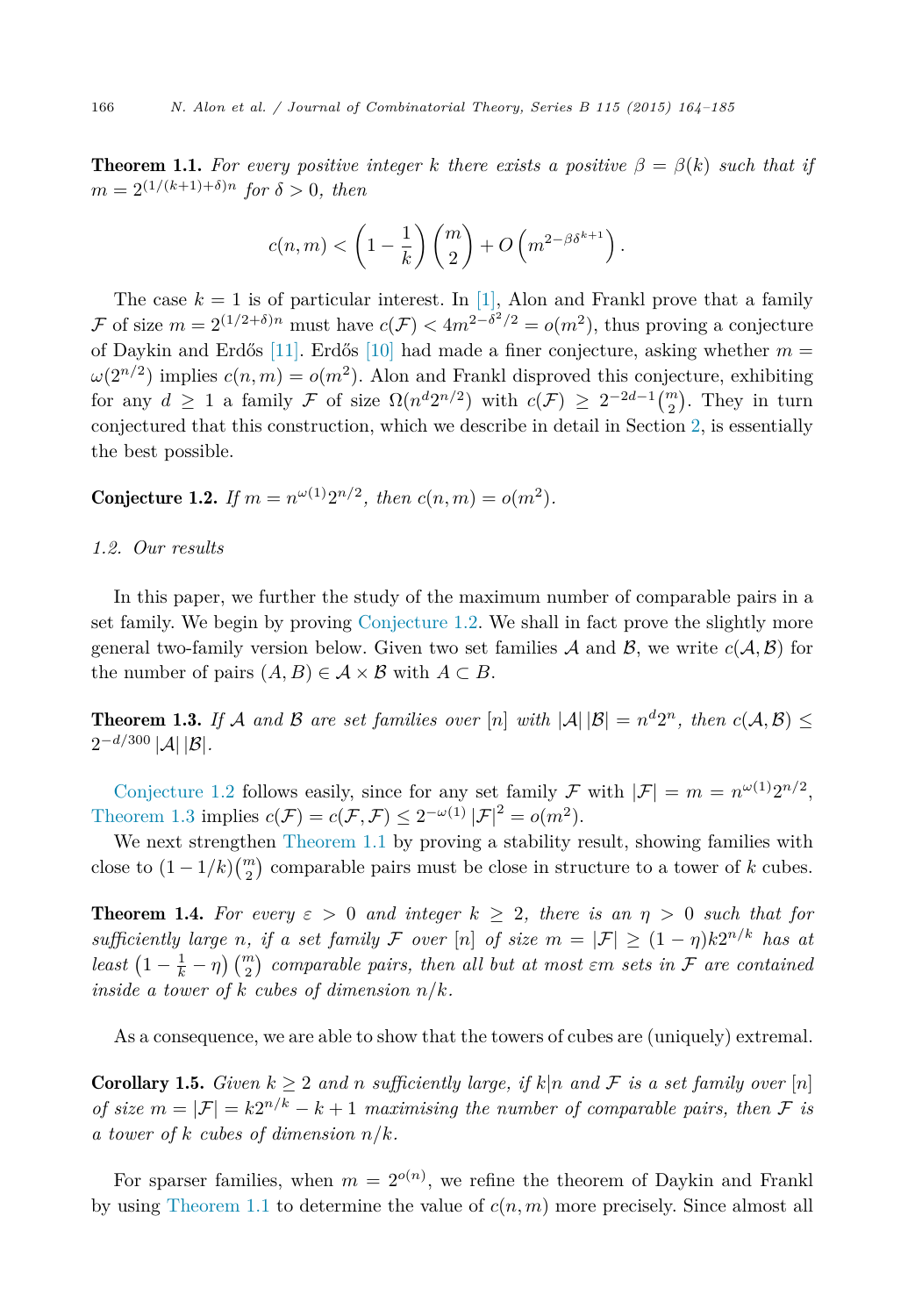<span id="page-3-0"></span>pairs are comparable in this regime, we instead count the number of incomparable pairs in a family F, which we denote by  $i(F)$ . We denote by  $i(n, m)$  the minimum number of incomparable pairs in a family  $\mathcal F$  of  $m$  subsets of  $[n]$ . Daykin and Frankl showed we have  $i(n,m) = o(m^2)$  in this range, and we provide asymptotic lower bounds. In this setting, it is more convenient to parameterise  $m = |\mathcal{F}| = n\ell$ .

**Theorem 1.6.** *Given*  $\varepsilon > 0$ , *for*  $\ell$  *and n sufficiently large we have*  $i(n, n\ell) \ge$  $(1/2 - \varepsilon) n\ell^2 \log \ell.$ 

The above theorem shows that in the sparse regime, the towers of cubes are again asymptotically optimal in this finer sense. Indeed, a tower of *k* cubes has  $|\mathcal{F}| = n\ell =$  $k2^{n/k} - k + 1$  and  $i(F) \approx \frac{1}{k} {n \choose 2}$ , since almost all pairs of sets from the same subcube are incomparable. This shows that Theorem 1.6 is asymptotically tight, as  $n\ell^2 \log \ell/2 \approx \log \ell/n\ell_1 \sim 1/n\ell_1$  $\frac{\log \ell}{n} {n \ell \choose 2} \approx \frac{1}{k} {n \ell \choose 2}.$ 

The above results all hold for very sparse families, where  $m = |\mathcal{F}|$  is much smaller than  $2^n$ , the total number of subsets of  $[n]$ . We finally turn our attention to dense families, where we show the extremal families are of a very different nature. Note that, within the complete hypercube  $2^{[n]}$ , the sets of size  $n/2$  are in the fewest comparable pairs, while the sets of extreme size, namely  $\emptyset$  and  $[n]$ , are in the most. Intuitively, we might expect that families maximising the number of comparable pairs should avoid sets near the middle levels, and using shifting arguments we are able to prove this is the case. Given  $0 \leq k \leq n/2$ , define  $\mathcal{H}_k = \{F \subseteq [n] : |F| \leq k\} \cup \{F \subseteq [n] : |F| \geq n - k\}$ , and let  $M_k = |\mathcal{H}_k| = 2 \sum_{i \le k} {n \choose i}$  for  $k < n/2$ , and  $M_{n/2} = |\mathcal{H}_{n/2}| = 2^n$ .

Theorem 1.7. *If*  $M_{k-1} \leq m \leq M_k$  *for some k with*  $n/3 + \sqrt{2n \ln 2} \leq k \leq n/2$ *, then every family* F *of m sets over* [*n*] *maximising the number of comparable pairs satisfies*  $\mathcal{H}_{k-1} \subseteq \mathcal{F} \subseteq \mathcal{H}_k$ *.* 

The entropy bound (see [Lemma 2.3\)](#page-6-0) gives the estimate  $\sum_{i \leq pn} {n \choose i} \leq 2^{H(p)n}$ , where  $H(p) = -p \log p - (1-p) \log(1-p)$ . It follows that Theorem 1.7 applies when  $m > 2^{0.92n}$ , giving the large-scale structure of extremal families in this range. To determine  $c(n, m)$ precisely, one must prescribe which sets of size *k* and *n* − *k* should be chosen. We are able to do so for some special values of *m*, which we discuss further in Section [4.](#page-15-0)

## *1.3. Notation and organisation*

For a family of sets F and  $x \in [n]$ , we define  $\mathcal{F}(x) = \{F \in \mathcal{F} : x \in F\}$ . We say an element *x* is *η*-*dense* in F if  $|\mathcal{F}(x)| \geq \eta |\mathcal{F}|$ ; that is, it is contained in at least an *η*-proportion of sets in F. We say x is *covered* by F if it is contained in some set in F, i.e.  $|\mathcal{F}(x)| \geq 1$ . The remainder of our set notation is standard. All asymptotics are taken as  $n \to \infty$ . We use log for the binary logarithm and ln for the natural logarithm.

In Section [2,](#page-4-0) we prove [Theorem 1.3,](#page-2-0) settling [Conjecture 1.2.](#page-2-0) We next extend the known results for sparse families in Section [3,](#page-8-0) proving [Theorems 1.4 and 1.6.](#page-2-0) In Section [4](#page-15-0) we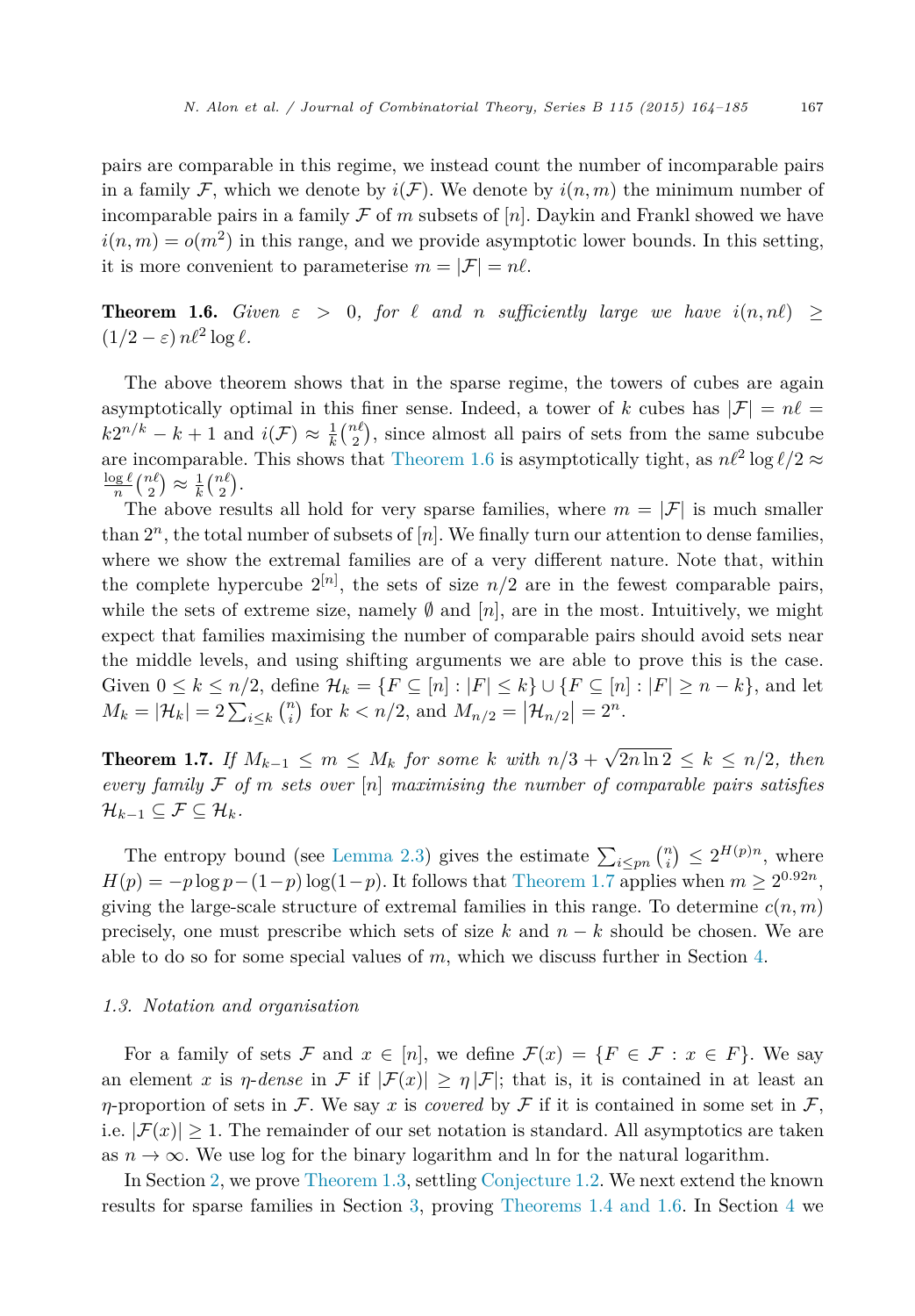<span id="page-4-0"></span>turn to dense families, proving [Theorem 1.7.](#page-3-0) Finally, Section [5](#page-19-0) contains some concluding remarks and open questions.

# 2. The Alon–Frankl conjecture

In this section we will prove [Theorem 1.3,](#page-2-0) thus resolving [Conjecture 1.2.](#page-2-0) We begin, however, by describing the construction given in [\[1\],](#page-21-0) which motivates some of the ideas behind the proof.

Recall that our goal is to construct, for every constant *d*, a family  $\mathcal F$  of size  $\Omega(n^d 2^{n/2})$ with a positive density of comparable pairs. For simplicity, we shall assume *n* is even. When  $d = 0$ , the natural construction is to take a tower of two cubes, namely all subsets of  $\lfloor n/2 \rfloor$  and all sets containing  $\lfloor n/2 \rfloor$ . Since any set of the first type is comparable to any set of the second, this gives a family  $\mathcal F$  of  $2 \cdot 2^{n/2}$  sets with at least  $\frac{1}{2} {\binom{|\mathcal F|}{2}}$  comparable pairs.

To obtain larger families, we 'fatten' the construction. Let  $\mathcal{F} = \mathcal{F}_1 \cup \mathcal{F}_2$ , where  $\mathcal{F}_1 =$  ${F \subseteq [n] : |F \setminus [n/2]| \leq d}$  and  $\mathcal{F}_2 = {F \subseteq [n] : |[n/2] \setminus F| \leq d}$ , so that sets of the first type are now allowed to have at most *d* elements outside  $\lfloor n/2 \rfloor$ , while sets of the second type can miss up to *d* elements from  $\lfloor n/2 \rfloor$ . This clearly gives a family of size  $|F| = \Omega(n^d 2^{n/2})$ , and it is not difficult to check that  $c(\mathcal{F}_1, \mathcal{F}_2) \geq 2^{-2d-1} {|\mathcal{F}| \choose 2}$ .

In this construction, the elements of  $[n]$  are of two types. Those in  $[n/2]$  are in half the sets from  $\mathcal{F}_1$  and in almost all the sets from  $\mathcal{F}_2$ , while those in  $[n] \setminus [n/2]$  are in very few of the sets from  $\mathcal{F}_1$  and in half the sets from  $\mathcal{F}_2$ . Our proof below, for the two-family version of the problem, is guided by an attempt to recover this partition of the ground set in an extremal construction; this motivation is obvious in the proof of Lemma 2.1, but such a partition is also a by-product of the calculations in [Lemma 2.2.](#page-5-0)

**Proof of Theorem 1.3.** Our proof is by induction on *n*. It is easy to see the statement holds for  $n = 2$ , by checking it for all choices of  $A$  and  $B$ .<sup>3</sup>

We now proceed to the induction step with  $n \geq 3$ . Note that the statement is trivial for  $d \leq 0$ , since we always have  $c(\mathcal{A}, \mathcal{B}) \leq |\mathcal{A}| |\mathcal{B}|$ . Now consider the case  $d \in (0, 1]$ , and let  $\mathcal{A}$ and B be two families with  $c(A, B) \ge 2^{-d/300} |\mathcal{A}| |\mathcal{B}|$ . We have  $2^{-d/300} \ge 2^{-1/300} > 0.99$ , so the comparable pairs are very dense indeed. In this case, the following lemma, to be proven later, gives the required bound on  $|\mathcal{A}| |\mathcal{B}|$ .

**Lemma 2.1.** For  $n \geq 2$  and  $d \in (0,1]$ , let A and B be two families of subsets of  $[n]$ *satisfying*  $c(A, B) \geq 2^{-d/300} |\mathcal{A}| |\mathcal{B}|$ *. Then*  $|\mathcal{A}| |\mathcal{B}| < n^d 2^n$ *.* 

Hence we may assume  $d \geq 1$ . In this case, we shall project the families onto  $[n-1]$ and apply induction. Let  $\mathcal{A}_0 = \{A \in \mathcal{A} : n \notin A\}$  and  $\mathcal{A}_1 = \{A \subseteq [n-1] : A \cup \{n\} \in \mathcal{A}\}$ ,

<sup>&</sup>lt;sup>3</sup> Indeed, we may assume  $A$  is a left-compressed down-set and  $B$  is a left-compressed up-set, and so we only need to check the families  $A \in \{\{\emptyset\}, \{\emptyset, \{1\}, \{\emptyset, \{1\}, \{2\}\}, \{\emptyset, \{1\}, \{2\}, \{1, 2\}\}\}\$  and  $B \in$ {{{1*,* 2}}*,* {{1}*,* {1*,* 2}}*,* {{1}*,* {2}*,* {1*,* 2}}*,* {∅*,* {1}*,* {2}*,* {1*,* 2}}}.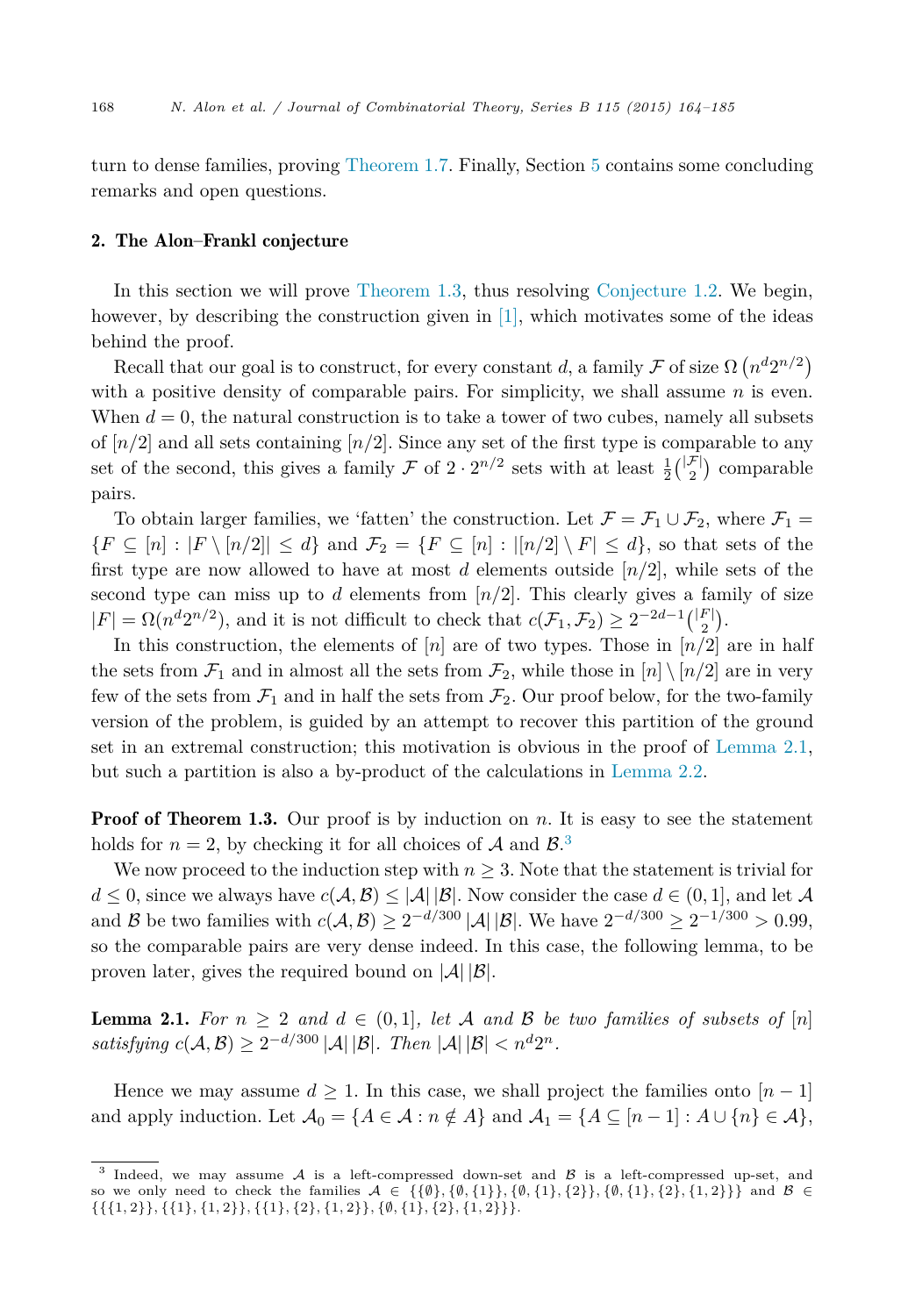<span id="page-5-0"></span>and define  $\mathcal{B}_0$  and  $\mathcal{B}_1$  similarly; note that these families are supported on  $[n-1]$ . We have

$$
c(\mathcal{A}, \mathcal{B}) = c(\mathcal{A}_0, \mathcal{B}_0) + c(\mathcal{A}_0, \mathcal{B}_1) + c(\mathcal{A}_1, \mathcal{B}_1).
$$
\n(1)

Now define  $p = |A_0|/|A|$  to be the probability that *n* is *not* in a random set of A, and  $q = |\mathcal{B}_1|/|\mathcal{B}|$  to be the probability that *n is* in a random set of B. We then have, for instance,  $|\mathcal{A}_0||\mathcal{B}_0| = p(1-q)|\mathcal{A}||\mathcal{B}| = p(1-q)n^d 2^n$ . However, to apply the induction hypothesis, we wish to rewrite this in terms of  $n-1$ . Define  $d_{00}$  to be such that  $|\mathcal{A}_0||\mathcal{B}_0| = p(1-q)n^d2^n = (n-1)^{d_{00}}2^{n-1}$ . A simple calculation reveals  $d_{00} = d + \log_{n-1} \left( 2p(1-q)\left(1+\frac{1}{n-1}\right)\right)$  $\binom{d}{k}$ . Applying the induction hypothesis, we deduce

$$
c(\mathcal{A}_0, \mathcal{B}_0) \le 2^{-\frac{d_{00}}{300}} |\mathcal{A}_0| |\mathcal{B}_0|
$$
  
=  $p(1-q) \left(2p(1-q)\left(1+\frac{1}{n-1}\right)^d\right)^{-\frac{1}{300 \log(n-1)}} 2^{-\frac{d}{300}} |\mathcal{A}| |\mathcal{B}|.$ 

Performing similar calculations for the other two terms and then substituting into (1), we have

$$
c(\mathcal{A}, \mathcal{B}) \le \left[ (p(1-q))^{1-\alpha} + (pq)^{1-\alpha} + ((1-p)q)^{1-\alpha} \right] \left( 2\left(1 + \frac{1}{n-1}\right)^d \right)^{-\alpha} 2^{-\frac{d}{300}} |\mathcal{A}| |\mathcal{B}|,
$$

where  $\alpha = 1/(300 \log(n-1))$ . Note that  $n-1 = 2^{1/(300\alpha)}$ , and, since  $d \ge 1$ , we have

$$
c(\mathcal{A}, \mathcal{B}) \le \left[ \left( p(1-q) \right)^{1-\alpha} + \left( pq \right)^{1-\alpha} + \left( (1-p)q \right)^{1-\alpha} \right] \left( 2 + 2^{1-\frac{1}{300\alpha}} \right)^{-\alpha} 2^{-\frac{d}{300}} |\mathcal{A}| |\mathcal{B}|.
$$
 (2)

We shall later prove the following analytic inequality.

**Lemma 2.2.** For  $p, q \in [0, 1]$  and  $0 < \alpha \leq 1/300$ , we have

$$
(p(1-q))^{1-\alpha} + (pq)^{1-\alpha} + ((1-p)q)^{1-\alpha} \le \left(2 + 2^{1-\frac{1}{300\alpha}}\right)^{\alpha}.
$$
 (3)

This completes the induction, since substituting (3) into (2) gives  $c(\mathcal{A}, \mathcal{B}) \leq$  $2^{-d/300}$  |A| |B|, as required.  $□$ 

We now give the proofs of the two lemmas.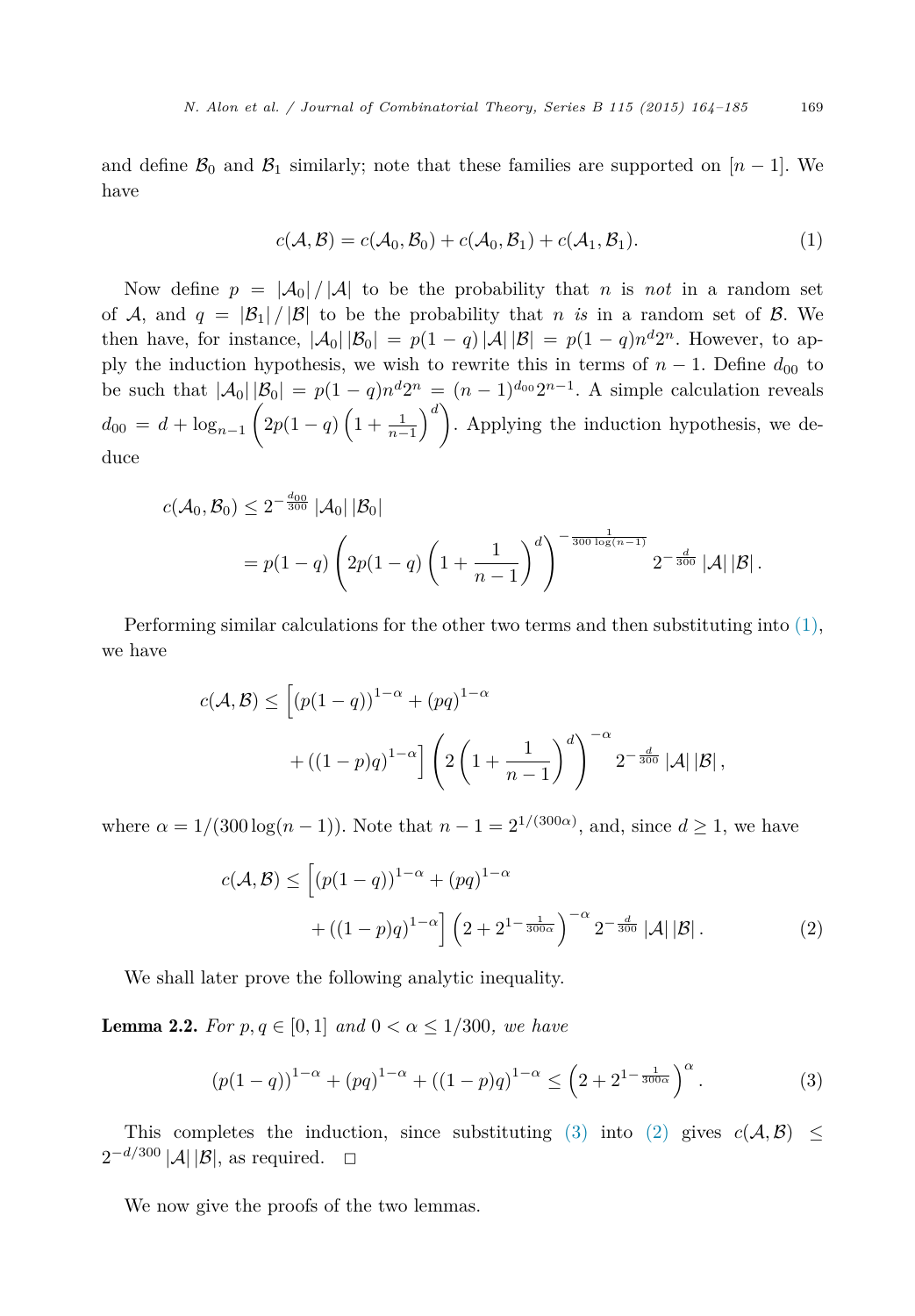<span id="page-6-0"></span>**Proof of Lemma 2.1.** Let  $\varepsilon = 1 - 2^{-d/300}$ , so that we have  $c(A, B) \ge (1 - \varepsilon)|A||B|$ .<br>We now pass to subfamilies with every set in many comparable pairs. Let  $A' =$ We now pass to subfamilies with every set in many comparable pairs. Let  $\mathcal{A}' = \{A \in \mathcal{A} : c(\{A\}, \mathcal{B}) \ge \frac{19}{20} |\mathcal{B}|\}$  and  $\mathcal{B}' = \{B \in \mathcal{B} : c(\mathcal{A}, \{B\}) \ge \frac{19}{20} |\mathcal{A}|\}.$  Given the number of comparable pairs between  $A$  and  $B$ , it follows from Markov's Inequality that  $|\mathcal{A}'| \ge (1 - 20\varepsilon) |\mathcal{A}|$  and  $|\mathcal{B}'| \ge (1 - 20\varepsilon) |\mathcal{B}|$ . Since

$$
\frac{19}{20} - 20\varepsilon \ge \frac{19}{20} - 20\left(1 - 2^{-\frac{1}{300}}\right) > \frac{9}{10},
$$

for every  $A \in \mathcal{A}'$  we have  $c(\{A\}, \mathcal{B}') \ge c(\{A\}, \mathcal{B}) - |\mathcal{B} \setminus \mathcal{B}'| \ge \left(\frac{19}{20} - 20\epsilon\right)|\mathcal{B}| > \frac{9}{10}|\mathcal{B}'|$ , and similarly for every  $B \in \mathcal{B}'$ .

We now partition the elements of  $[n]$  according to how often they appear in  $\mathcal{A}'$ . Let  $[n] = R \cup S \cup T$ , where R is the set of elements that are  $(1/10)$ -dense in  $\mathcal{A}'$ , S is the set of elements in  $[n] \setminus R$  covered by  $\mathcal{A}'$ , and  $T = [n] \setminus (R \cup S)$  is the set of elements not covered by  $\mathcal{A}'$ . We use the following result, which appears as Corollary 15.7.3 in [\[2\],](#page-21-0) to bound the size of  $A'$ .

**Lemma 2.3.** Let F be a family of subsets of  $\{1, 2, \ldots, n\}$  and let  $p_i$  denote the fraction *of sets in* F *that contain i. Then*

$$
|\mathcal{F}| \leq 2^{\sum_{i=1}^{n} H(p_i)},
$$

 $where H(p) = -p \log p - (1 - p) \log(1 - p).$ 

Note that the binary entropy  $H(p)$  increases from 0 to 1 as p ranges from 0 to 1/2, and then decreases back to 0 as *p* increases to 1. In our setting, we have  $p_i \leq 1/10$  for  $i \in S$ and  $p_i = 0$  for  $i \in T$ , while we could have  $p_i = 1/2$  for  $i \in R$ . Thus  $|\mathcal{A}'| \leq 2^{|R| + H(1/10)|S|}$ .

We now seek to bound  $|\mathcal{B}'|$ . By our minimum degree condition, every set in  $\mathcal{B}'$  contains more than  $9 |\mathcal{A}'| / 10$  sets in  $\mathcal{A}'$ , and hence must contain any element that is  $(1/10)$ -dense in A'. Thus  $R \subseteq B$  for all  $B \in \mathcal{B}'$ . Since every set in A' is contained in at least  $9 |\mathcal{B}'| / 10$ sets in  $\mathcal{B}'$ , it follows that any element covered by  $\mathcal{A}'$ , and in particular those in  $S$ , must be  $(9/10)$ -dense in B'. Thus, applying Lemma 2.3 once more, we have  $|\mathcal{B}'| \leq 2^{H(9/10)|S|+|T|}$ .

Thus we have  $|\mathcal{A}'| |\mathcal{B}'| \leq 2^{|R| + (H(1/10) + H(9/10))|S| + |T|} = 2^{n - (1 - 2H(1/10))|S|} \leq 2^n$ , since  $H(1/10) < 1/2$ . Hence we conclude

$$
|\mathcal{A}| |\mathcal{B}| \le (1 - 20\varepsilon)^{-2} |\mathcal{A}'| |\mathcal{B}'| < (1 - \varepsilon)^{-300} 2^n = 2^d 2^n \le n^d 2^n,
$$

as claimed.  $\square$ 

We conclude this section with the proof of the second lemma. Here the aforementioned partition of the ground set  $[n]$  is not immediately evident. However, the following calculations show that the left-hand side of  $(3)$  is maximised when one of p or q is close to 1*/*2 while the other is close to 1. This implies that in an optimal construction, elements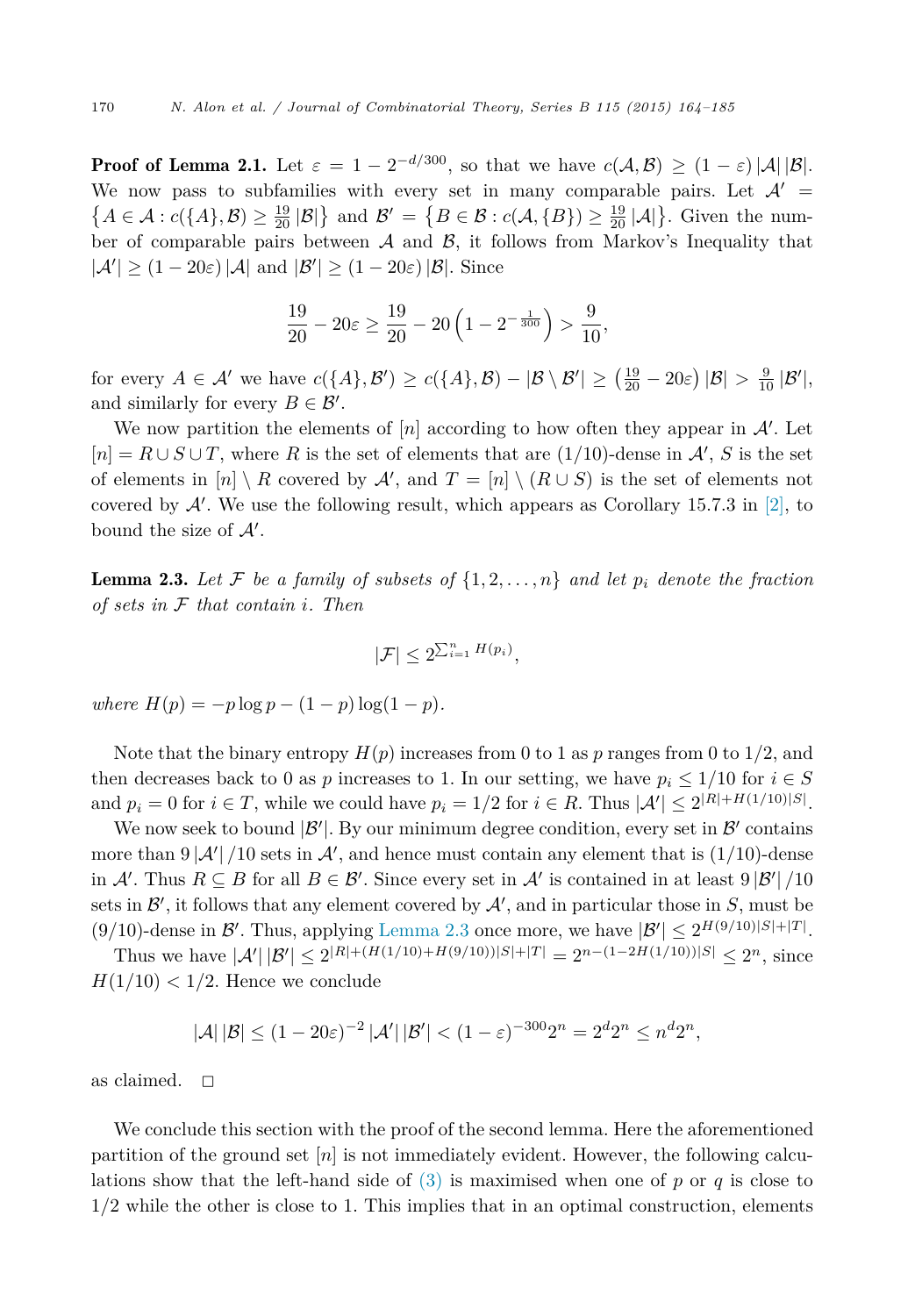should essentially be fixed in one of  $\mathcal A$  or  $\mathcal B$  and free in the other, giving a partition as in the construction of Alon and Frankl.

**Proof of Lemma 2.2.** The inequality clearly holds on the boundary of the square, as its left-hand side takes a maximum of 1 when  $p = 0$  or  $q = 0$  and a maximum of  $2^{\alpha}$  when  $p = 1$  or  $q = 1$ . Hence we only need to check the local maxima within the square.

Taking the derivative of the left-hand side of [\(3\)](#page-5-0) with respect to *p*, we see that a local maximum can only be obtained at

$$
p_0 = p_0(q) = 1 - \frac{q^{\frac{1}{\alpha}-1}}{(q^{1-\alpha} + (1-q)^{1-\alpha})^{\frac{1}{\alpha}} + q^{\frac{1}{\alpha}-1}},
$$
\n(4)

and the value of the left-hand side there is

$$
\left( \left( q^{1-\alpha} + (1-q)^{1-\alpha} \right)^{\frac{1}{\alpha}} + q^{\frac{1}{\alpha}-1} \right)^{\alpha}.
$$

Thus the inequality in the lemma reduces to showing

$$
f(q) := \left( q^{1-\alpha} + (1-q)^{1-\alpha} \right)^{\frac{1}{\alpha}} + q^{\frac{1}{\alpha}-1} < 2 + 2^{1-\frac{1}{300\alpha}}. \tag{5}
$$

We first limit the range of  $q$ . As the left-hand side of  $(3)$  is symmetric in  $p$  and  $q$ , we may restrict ourselves to local maxima  $(p, q)$  with  $q \leq p = p_0(q)$ . Suppose we had  $q^{\frac{1}{\alpha}-1} > 1/10$ . Since  $\alpha \le 1/300$ , we have  $1/10 < q^{\frac{1}{\alpha}-1} \le q^{299}$ , which implies  $q > 0.99$ . On the other hand, since  $(q^{1-\alpha} + (1-q)^{1-\alpha})^{\frac{1}{\alpha}} \leq 2$  and  $q^{\frac{1}{\alpha}-1} \leq 1$ , (4) implies  $p_0$  <  $1 - 1/30 < 0.99 < q$ , a contradiction. Hence we may assume  $q^{\frac{1}{\alpha} - 1} \leq 1/10$ .

Define  $g(q) = q^{1-\alpha} + (1-q)^{1-\alpha}$  and  $h(q) = g(q)^{\frac{1}{\alpha}} = (q^{1-\alpha} + (1-q)^{1-\alpha})^{\frac{1}{\alpha}} \leq 2$ . Therefore  $f(q) \leq 2 + q^{\frac{1}{\alpha}-1}$  and the desired inequality holds unless  $q^{\frac{1}{\alpha}-1} > 2^{1-\frac{1}{300\alpha}}$ , which comfortably implies  $q \geq 0.99$ . Thus we may assume  $0.99 \leq q \leq p_0$ . To complete the proof we show that in this range  $f(q) < 2$ . Given our bound on  $q^{\frac{1}{\alpha}-1}$ , it suffices to show that  $h(q) < 1.9$  in this range. As  $g'(q) = (1 - \alpha) (q^{-\alpha} - (1 - q)^{-\alpha})$ , *g* is decreasing in [1/2, 1], and hence so is  $h(q)$ . Thus it suffices to show that  $h(0.99) < 1.9$ . By the Mean Value Theorem,  $h(0.99) = h(0.75) + 0.24h'(q_1)$  for some  $q_1 \in [0.75, 0.99]$ . However, since  $g(q) \geq 1$  and  $g'(q)$  is negative in this range,

$$
h'(q_1) = \frac{1}{\alpha} g(q_1)^{\frac{1}{\alpha}-1} g'(q_1) \le \frac{1}{\alpha} (1-\alpha)(q_1^{-\alpha} - (1-q_1)^{-\alpha})
$$
  
= 
$$
\frac{1}{\alpha} (1-\alpha)(-\alpha) q_2^{-1-\alpha} (2q_1 - 1) \le - (1-\alpha)(2 \cdot 0.75 - 1) < -0.49,
$$

where we have again used the Mean Value Theorem, this time for the function *z*−*<sup>α</sup>*, with *q*<sub>2</sub> ∈ [1 − *q*<sub>1</sub>*, q*<sub>1</sub>]. We thus have  $h(0.99) = h(0.75) + 0.24h'(q_1) ≤ 2 - 0.24 \cdot 0.49 < 1.9$ , implying the desired result.  $\Box$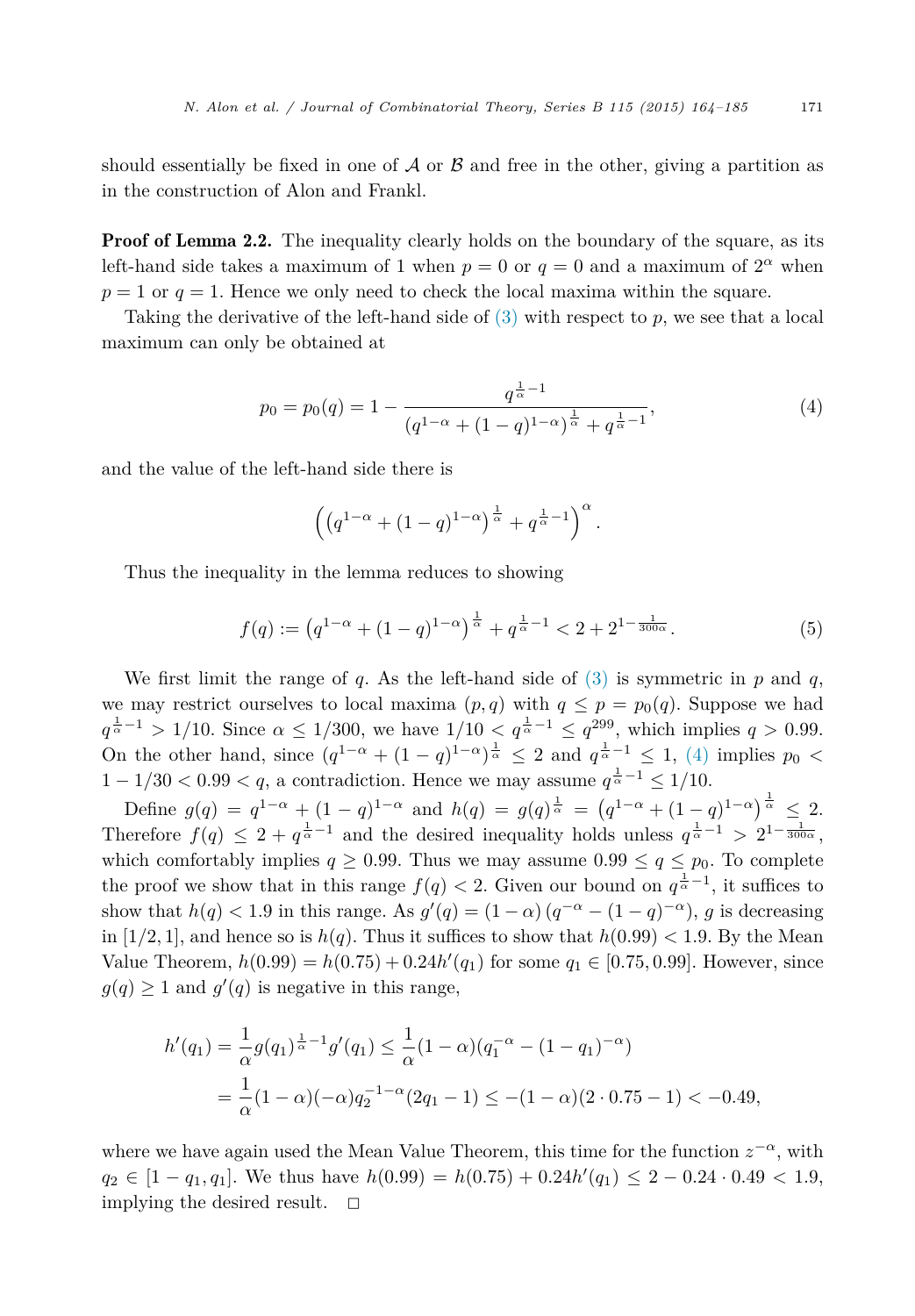# <span id="page-8-0"></span>3. Sparse families

In this section, we study sparse families further, extending the known results in this regime. In the first subsection, we prove [Theorem 1.4,](#page-2-0) a stability result for [Theorem 1.1](#page-2-0) of Alon and Frankl [\[1\].](#page-21-0) The second subsection contains the proof of [Theorem 1.6,](#page-3-0) which sharpens the result of Daykin and Frankl [\[5\]](#page-21-0) by giving the asymptotics of the number of incomparable pairs in even sparser families.

# *3.1. The proof of [Theorem 1.4](#page-2-0)*

Following the original proof of Alon and Frankl, we shall determine the structure of a large set family with many comparable pairs by studying its comparability graph. The *comparability graph*  $G_F$  of a set family F has vertices F and an edge  $\{A, B\}$  if A and B are comparable. Thus the number of edges in  $G_F$  is precisely the number of comparable pairs  $c(\mathcal{F})$ .

The key to our proof of [Theorem 1.4](#page-2-0) is the following lemma, which shows the comparability graph of such a large family cannot have many cliques of size  $k + 1$ . This lemma essentially appears in [\[1\]](#page-21-0) and [\[7\],](#page-21-0) and we include its proof here for the sake of completeness.

**Lemma 3.1.** For every  $k \geq 2$  and  $\gamma > 0$ , there is an  $n_0 = n_0(k, \gamma)$  such that for every  $n \geq n_0$ , if F is a set family over  $[n]$  of size  $m = |\mathcal{F}| \geq 2^{n/k}$ , then  $G_{\mathcal{F}}$  contains at most  $\gamma {m \choose k+1}$  *copies of*  $K_{k+1}$ *.* 

To prove this lemma, we shall need a supersaturation result on complete multipartite graphs. Let  $K_r(\ell)$  denote the complete *r*-partite graph with *r* parts of size  $\ell$ . Given a graph *G* with many *r*-cliques  $K_r$ , form an auxiliary *r*-uniform hypergraph *H* over the same vertex set by placing an *r*-edge for each copy of  $K_r$ . The complete multipartite  $K_r(\ell)$ in *G* then corresponds to a complete *r*-partite *r*-graph with parts of size  $\ell$  in *H*. Erdős [\[9\]](#page-21-0) showed such an *r*-partite *r*-graph must be contained in any sufficiently large *r*-graph of positive density, and a standard averaging argument gives the following proposition.

**Proposition 3.2.** For integers  $r \geq 2$ ,  $\ell \geq 1$  and any real  $\gamma > 0$ , there is a  $\delta_1 = \delta_1(r, \ell, \gamma)$ such that if n is sufficiently large and G is a graph on n vertices with at least  $\gamma\binom{n}{r}$  copies of  $K_r$ , then *G* contains at least  $\delta_1 {n \choose r \ell}$  copies of  $K_r(\ell)$ .

We may now proceed with the proof of Lemma 3.1. Our strategy is to show that a positive density of  $(k+1)$ -cliques implies a random sample of a large number of sets from  $\mathcal F$  must contain many sets from a low-dimensional subcube with positive probability. On the other hand, a random sample from a family of this size gives rise to such a dense subcube with very low probability, giving the necessary contradiction.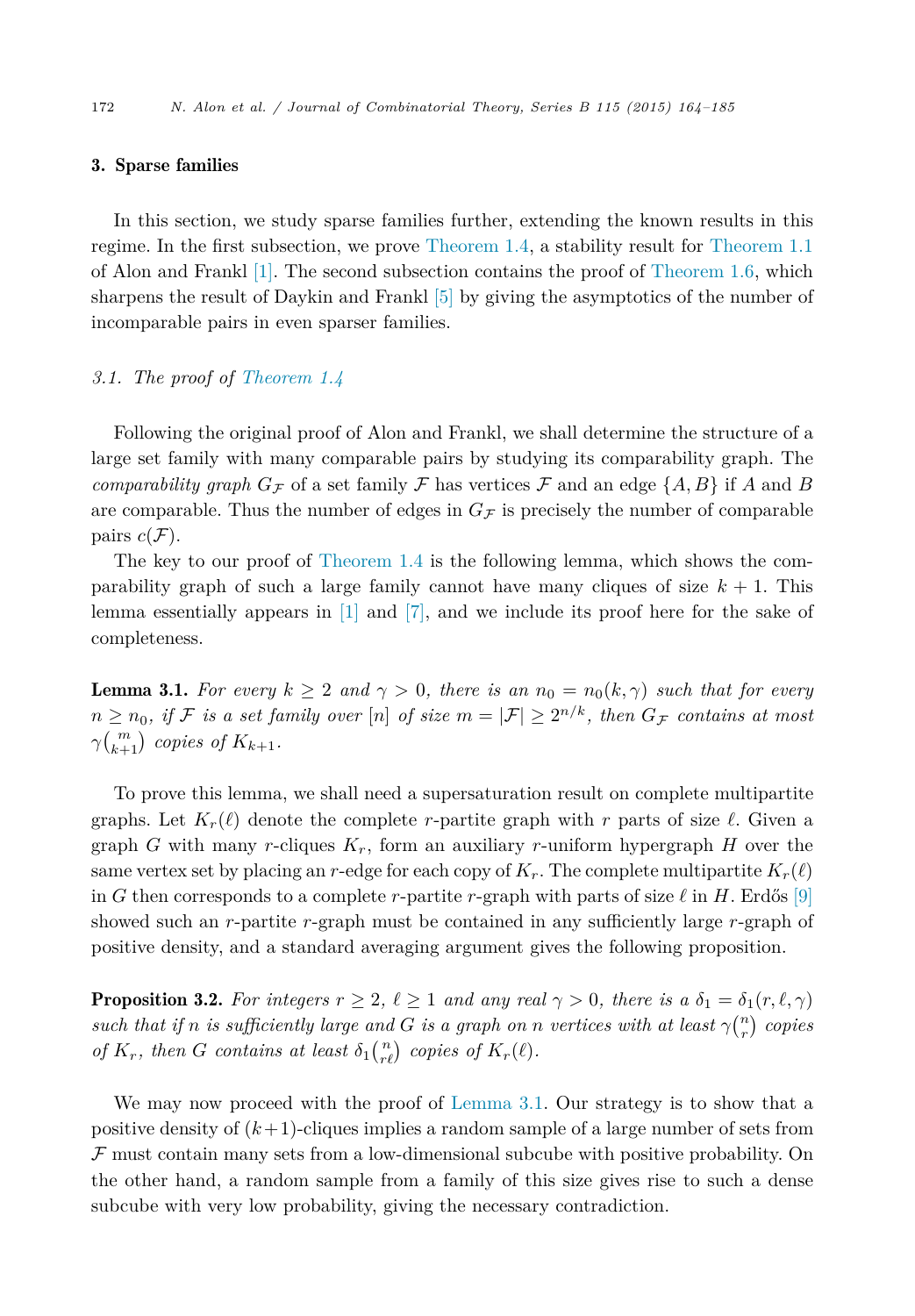**Proof of Lemma 3.1.** Suppose for contradiction we have a family  $\mathcal F$  of size  $m \geq 2^{n/k}$  with more than  $\gamma {m \choose k+1}$  copies of  $K_{k+1}$ . While we wish to have a positive density of cliques, it would be convenient to know there are not many larger cliques. To this end, we define the recursive sequence

$$
\gamma_{k+1} = \gamma
$$
, and  $\gamma_r = \frac{\delta_1 (r-1, 3k(k+1), \gamma_{r-1})}{2 \binom{3k(k+1)(r-1)}{r}}$  for  $k+2 \le r \le 12k^2$ ,

where  $\delta_1$  is as in [Proposition 3.2.](#page-8-0) Note that  $\gamma_r > 0$  is independent of *n* for each  $k + 1 \leq$  $r \leq 12k^2$ . Let *t* be the largest integer such that  $t \leq 12k^2$  and  $G_F$  has more than  $\gamma_t\binom{m}{t}$ copies of  $K_t$ . Note that  $t \geq k+1$  by assumption and  $t \leq 12k^2$  by definition. If  $t = 12k^2$ ,  $G_F$  has more than  $\gamma_t \binom{m}{t}$  copies of  $K_t$ . Otherwise, if  $t < 12k^2$ ,  $G_F$  has more than  $\gamma_t \binom{m}{t}$ copies of  $K_t$  and at most  $\gamma_{t+1} {m \choose t+1}$  copies of  $K_{t+1}$ .

$$
\underline{\text{Case 1:}} \ t = 12k^2
$$

Let  $S = \{S_1, S_2, \ldots, S_t\}$  be a random sample of *t* distinct vertices of  $G_F$ . Since  $G_F$  has more than  $\gamma_t\binom{m}{t}$  cliques  $K_t$ , it follows that  $G_F[S]$  is a clique on *t* vertices with probability at least  $\gamma_t$ . If  $G_F[S]$  is complete, the corresponding sets in F must form a *t*-chain  $F_1 \subset \ldots \subset F_t \subseteq [n]$ . As  $t = 12k^2$ , we can find some *j* such that  $|F_{j+6k}| - |F_j|$  ≤ *n*/(2*k*), which implies the 6*k* + 1 sets  $F_j$  ⊂  $F_{j+1}$  ⊂  $\ldots$  ⊂  $F_{j+6k}$  lie in a subcube of dimension *n/*(2*k*).

Now there are  $2^{n-n/(2k)} \binom{n}{n/(2k)}$  such subcubes, each containing  $2^{n/(2k)}$  sets, and so the probability that a random sample of *t* sets contains 6*k* sets from a single subcube of dimension  $n/(2k)$  can be bounded above by

$$
\binom{t}{6k} \cdot 2^{n-\frac{n}{2k}} \binom{n}{\frac{n}{2k}} \left(\frac{2^{\frac{n}{2k}}}{m}\right)^{6k} \leq 2^t \cdot 2^{2n} \left(2^{-\frac{n}{2k}}\right)^{6k} = 2^t \cdot 2^{-n},
$$

since  $m \geq 2^{n/k}$ . Since every sample producing a *t*-clique must give rise to such a dense subcube, we deduce  $\gamma_t \leq 2^t \cdot 2^{-n}$ , which gives a contradiction when *n* is suitably large. Case 2:  $t < 12k^2$ 

We now deal with the case when  $t < 12k^2$ , where we have more than  $\gamma_t\binom{m}{t}$  copies of  $K_t$ , but at most  $\gamma_{t+1} {m \choose t+1}$  copies of  $K_{t+1}$ . Since the cliques we have may be relatively small, they will not be enough to find the dense subcubes we require. However, we will find large complete multipartite graphs which, coupled with the lack of larger cliques, will give us a large number of sets contained in a tower of small cubes.

Indeed, letting  $\ell = 3k(k+1)$ , [Proposition 3.2](#page-8-0) implies the density of  $K_t(\ell)$  is at least  $\delta_1 = \delta_1(t, \ell, \gamma_t)$ . A random sample of  $t\ell$  vertices of  $G_F$  therefore gives a copy of  $K_t(\ell)$ with probability at least  $\delta_1$ . On the other hand, the density of  $K_{t+1}$  is at most  $\gamma_{t+1}$ . Thus the probability that our  $t\ell$  random vertices contain some  $t+1$  vertices inducing a  $K_{t+1}$ is at most  $\binom{t\ell}{t+1}\gamma_{t+1} \leq \delta_1/2$ . Hence with probability at least  $\delta_1/2$ , a random sample of *tl* vertices gives a  $K_{t+1}$ -free copy of  $K_t(\ell)$ .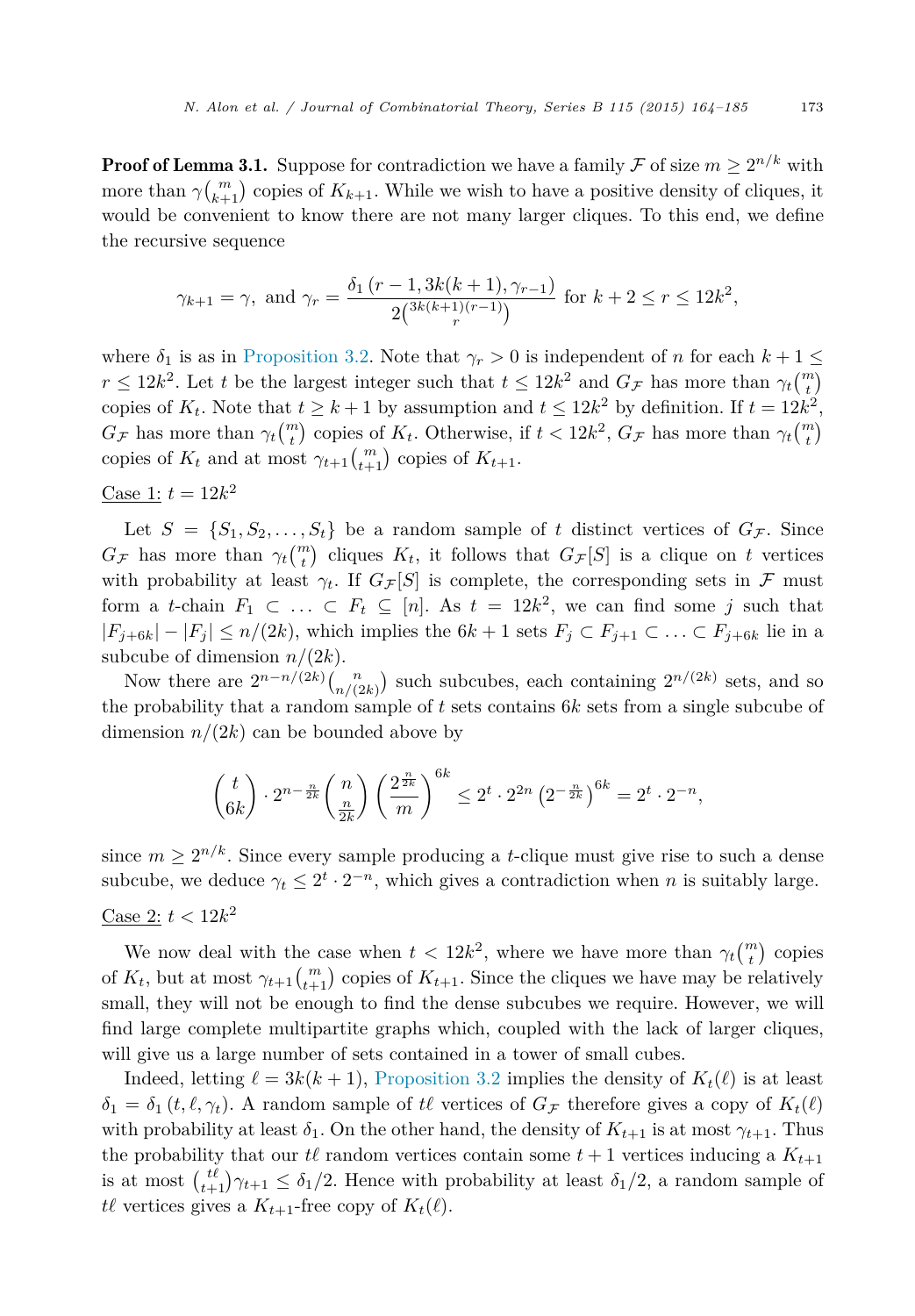<span id="page-10-0"></span>If we consider the sets in  $\mathcal F$  corresponding to this copy of  $K_t(\ell)$  in  $G_{\mathcal F}$ , we find there are *t* parts  $\mathcal{F}_i$ , each consisting of  $\ell$  sets  $F_{i,j}$ , such that for every  $i \neq i'$  and  $j, j', F_{i,j} \subset F_{i',j'}$ or  $F_{i',j'} \subset F_{i,j}$ . If we had some  $i \neq i'$  and  $j, j', j''$  such that  $F_{i,j} \subset F_{i',j'} \subset F_{i,j''}$ , then  $F_{i,j}$  and  $F_{i,j}$ <sup>"</sup> form a comparable pair within the part  $\mathcal{F}_i$ , which would give a copy of  $K_{t+1}$  in the corresponding subgraph of  $G_F$ , a contradiction. Hence we may assume for each pair  $i < i'$  and  $j, j'$ , we have  $F_{i,j} \subset F_{i',j'}$ . Thus the sets are contained in the tower of *t* cubes determined by the chain  $\left\{ \bigcup_{i \leq p, 1 \leq j \leq \ell} F_{i,j} : 0 \leq p \leq t \right\}$ . By considering the smallest cube, we find there must be  $\ell$  sets from our sample in a subcube of dimension *n/t*.

Running the same probabilistic argument as before, the probability of finding  $\ell$  sets from our sample within a subcube of dimension *n/t* can be bounded above, giving the inequality

$$
\frac{1}{2}\delta_1 \le \binom{t\ell}{\ell}\cdot 2^{n-\frac{n}{t}}\binom{n}{\frac{n}{t}}\left(\frac{2^{n/t}}{m}\right)^{\ell} \le 2^{t\ell}\cdot 2^{2n}\left(2^{-\frac{n}{k(k+1)}}\right)^{\ell} = 2^{t\ell}\cdot 2^{-n},
$$

since  $t \geq k+1$  and  $\ell = 3k(k+1)$ . This again provides a contradiction for *n* sufficiently large, thus proving the lemma.  $\square$ 

This lemma shows set families of size  $m \geq 2^{n/k}$  cannot have many copies of  $K_{k+1}$ in their comparability graphs. We shall now employ some well-known graph theoretic results to derive further structural information for families with  $c(\mathcal{F}) \geq (1 - 1/k - \eta) \binom{m}{2}$ . The first is the graph removal lemma, a generalisation of the triangle removal lemma of Ruzsa–Szemerédi [\[16\],](#page-21-0) which shows that we can make the comparability graph  $K_{k+1}$ -free by removing very few edges. For a detailed account of the history of the removal lemma, see [\[3\].](#page-21-0)

**Theorem 3.3.** For every fixed graph H on h vertices and  $\beta > 0$  there is a  $\gamma > 0$  such that if G is a graph on m vertices with at most  $\gamma_{h}^{(m)}$  copies of H, then G can be made *H*-free by removing at most  $\beta {m \choose 2}$  edges.

In light of [Lemma 3.1,](#page-8-0) this shows  $G_F$  can be made  $K_{k+1}$ -free by removing at most  $\beta\binom{m}{2}$  edges. We would thus arrive at a  $K_{k+1}$ -free graph with at least  $(1-1/k-\eta-\beta)\binom{m}{2}$ edges, which is very close to the maximum possible. Using stability for Turán's theorem, we will deduce  $G_F$  is very close in structure to the extremal Turán graph  $T_{m,k}$ ; that is, the balanced *k*-partite graphs. Such a stability result was first proved by Simonovits [\[17\].](#page-21-0) Here we use the following quantitative form of stability, whose short proof can be found in [\[13\].](#page-21-0)

**Theorem 3.4.** Suppose G is a  $K_{k+1}$ -free graph on  $m$  vertices with at least  $(1-1/k-\nu)\binom{m}{2}$ *edges* and  $\nu < 1/(4k)^4$ . Then there is a partition of the vertex set of G as  $V(G)$  =  $V_1 \cup V_2 \cup \ldots \cup V_k$  *with*  $\sum e(V_i) < (2k+1)\nu^{1/2}m^2$ .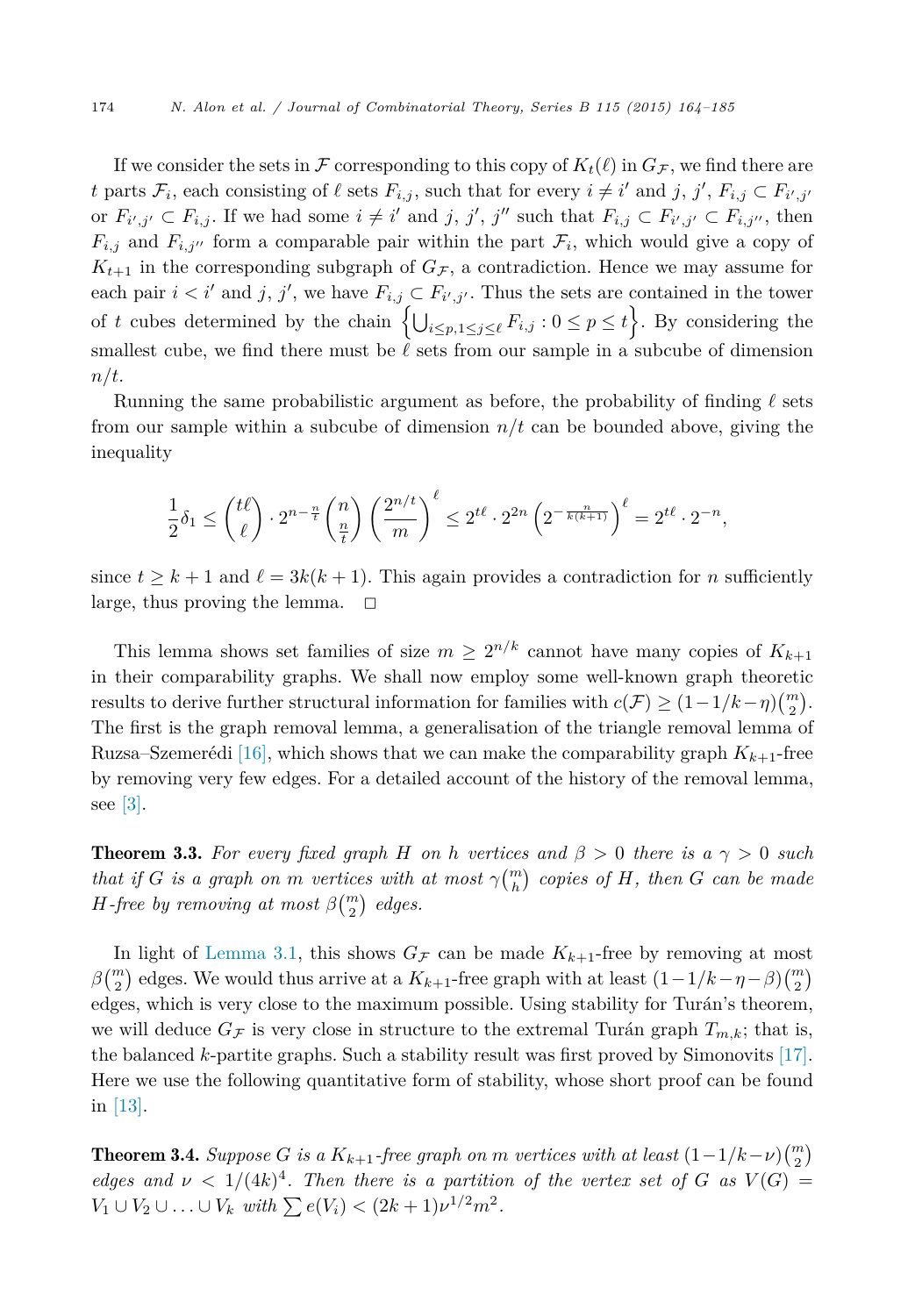Thus, after removing few edges from  $G_F$  to make it  $K_{k+1}$ -free, we must be left with a graph that is nearly *k*-partite. To prove [Theorem 1.4,](#page-2-0) it remains to transfer this structural information about  $G_{\mathcal{F}}$  to  $\mathcal F$  itself.

**Proof of Theorem 1.4.** To simplify the presentation, we shall adopt asymptotic notation. Given  $\eta = o(k^{-10})$ , we shall show that for any family F over [n] of size  $m = |\mathcal{F}| \ge$  $(1 - \eta)k2^{n/k}$  with at least  $(1 - 1/k - \eta)\binom{m}{2}$  comparable pairs, there is some tower of *k* cubes of dimension  $n/k$  containing all but  $o(m)$  sets of  $\mathcal{F}$ .

Let  $\beta = \eta$ , and let  $\gamma$  be as in [Theorem 3.3.](#page-10-0) By [Lemma 3.1,](#page-8-0) if *n* is sufficiently large,  $G_F$  contains at most  $\gamma {m \choose k+1}$  copies of  $K_{k+1}$ . By [Theorem 3.3,](#page-10-0)  $G_F$  can be made  $K_{k+1}$ -free by removing  $\beta {m \choose 2}$  edges. Setting  $\nu = \eta + \beta$ , we then have a  $K_{k+1}$ -free graph on  $m$ vertices with at least  $(1 - 1/k - \nu) \binom{m}{2}$  edges. By [Theorem 3.4,](#page-10-0) removing a further  $O(k\nu^{1/2}m^2) = o(m^2k^{-4})$  edges results in a *k*-partite subgraph with parts  $V_1, V_2, \ldots, V_k$ . Such a graph can have at most

$$
\binom{m}{2} - \sum_{i} \binom{|V_i|}{2} = \left(1 - \frac{1}{k}\right) \binom{m}{2} - \frac{1}{2} \sum_{i} \left(|V_i| - \frac{m}{k}\right)^2 - O(m)
$$

edges, from which it follows that  $|V_i| = (1 - o(k^{-1}))mk^{-1}$  for  $1 \le i \le k$ . Since there are  $\Omega(m^2k^{-2})$  possible edges between two parts  $V_i$  and  $V_j$ , and only  $o(m^2k^{-4})$  edges missing from the *k*-partite subgraph, it follows that almost every edge is present between every pair of parts.

In other words, we can partition the sets of  $\mathcal F$  into  $k$  families  $\mathcal F_1, \ldots, \mathcal F_k$  such that for every  $\{i, j\} \in \binom{[k]}{2}$  and almost every pair  $(F_i, F_j) \in \mathcal{F}_i \times \mathcal{F}_j$ , either  $F_i \subset F_j$  or  $F_j \subset F_i$ . Moreover, since we removed only  $o(m^2k^{-4})$  edges to find the *k*-partite subgraph of  $G_F$ , there can be at most  $o(m^2k^{-4})$  comparable pairs within the subfamilies  $\mathcal{F}_i$  of  $\mathcal{F}_i$ .

Now we claim that for every pair of indices  $\{i, j\} \in \binom{[k]}{2}$ , either almost every set from  $\mathcal{F}_i$  is contained in almost every set from  $\mathcal{F}_j$  or vice versa. Suppose towards contradiction we have  $\Omega(m^2k^{-2})$  pairs  $(F_i, F_j) \in \mathcal{F}_i \times \mathcal{F}_j$  with  $F_i \subset F_j$  and  $\Omega(m^2k^{-2})$  pairs  $(F_i, F_j) \in$  $\mathcal{F}_i \times \mathcal{F}_j$  with  $F_j \subset F_i$ . Let  $\mathcal{A} \subseteq \mathcal{F}_i$  be those sets contained in  $\Omega(mk^{-1})$  sets in  $\mathcal{F}_j$ , and  $\mathcal{B} \subseteq \mathcal{F}_j$  be those sets contained in  $\Omega(mk^{-1})$  sets in  $\mathcal{F}_i$ ; we must have  $|\mathcal{A}|, |\mathcal{B}| = \Omega(mk^{-1})$ . Consider the pairs in  $A \times B$ . Since there are  $\Omega(m^2 k^{-2})$  such pairs, and only  $o(m^2 k^{-4})$ non-edges of  $G_F$  between  $\mathcal{F}_i$  and  $\mathcal{F}_j$ , there are  $\Omega(m^2k^{-2})$  comparable pairs between A and B. However, if  $A \subset B$  for some  $A \in \mathcal{A}$  and  $B \in \mathcal{B}$ , then A is contained in each of the  $\Omega(mk^{-1})$  sets of  $\mathcal{F}_i$  that *B* is contained in, and similarly if  $B \subset A$ . Since there are  $\Omega(m^2k^{-2})$  such pairs to count over, and each comparable pair within  $\mathcal{F}_i$  and  $\mathcal{F}_j$  gets counted  $O(mk^{-1})$  times, it follows that there are  $\Omega(m^2k^{-2})$  comparable pairs within  $\mathcal{F}_i$ and  $\mathcal{F}_j$ , contradicting our earlier observation.

Hence we may assume from now on that for every  $i < j$ , almost all sets from  $\mathcal{F}_i$ are contained in almost all sets from  $\mathcal{F}_i$ . We "clean up" the families by discarding any atypical sets, of which there can be at most  $o(m)$ , and so we may assume there is some  $\delta = o(k^{-1})$  such that for every  $i \in [k]$  we have subfamilies  $\mathcal{F}'_i \subseteq \mathcal{F}_i$  of sizes at least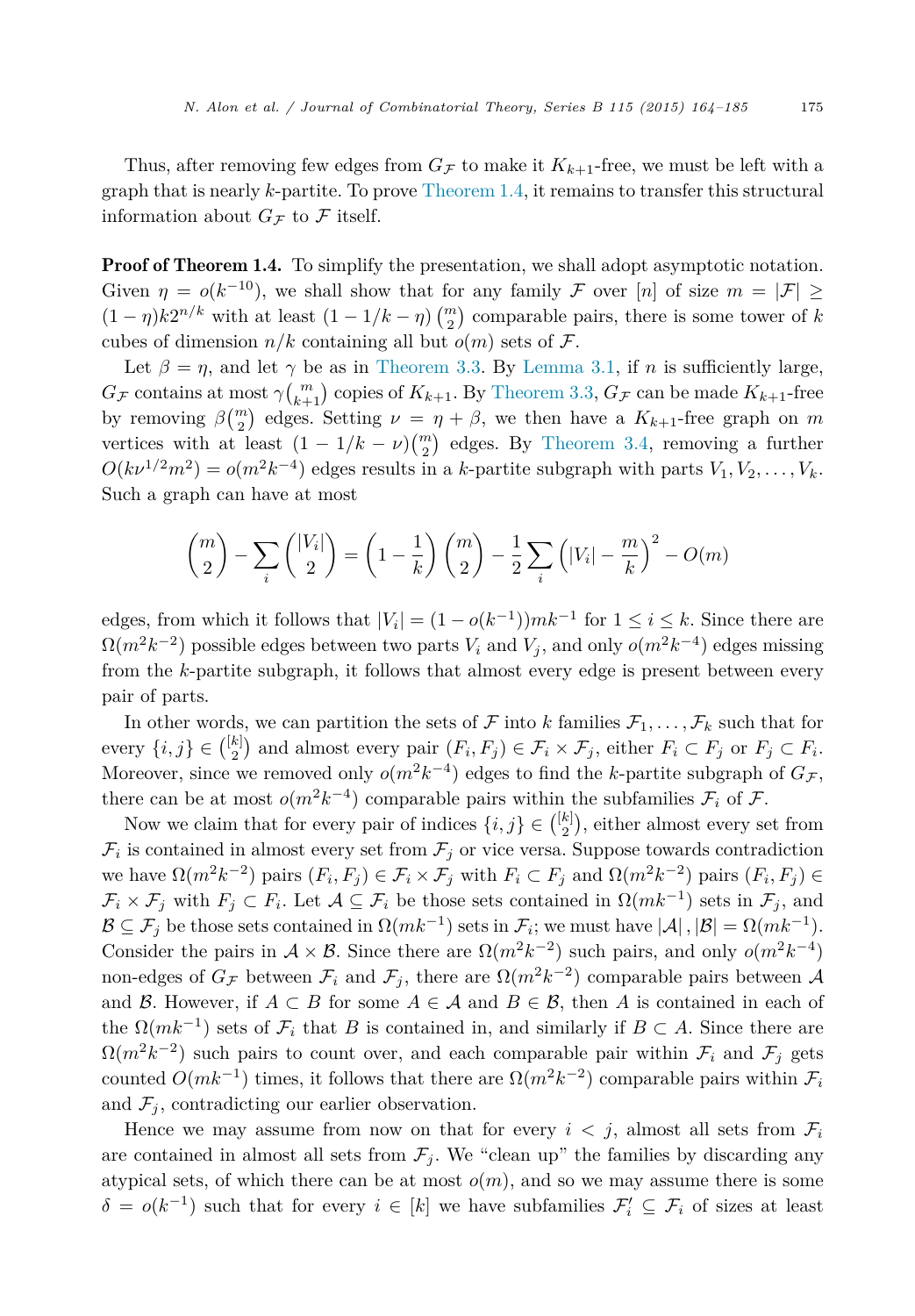$(1 - \delta)2^{n/k}$  such that every set  $F_i \in \mathcal{F}'_i$  is contained in at least  $(1 - \delta) |\mathcal{F}_{i+1}|$  sets from  $\mathcal{F}'_{i+1}$  (for  $i < k$ ) and contains at least  $(1 - \delta) |\mathcal{F}_{i-1}|$  sets from  $\mathcal{F}'_{i-1}$  (for  $i > 1$ ).

We now generalise the proof of [Lemma 2.1,](#page-4-0) seeking to discover a vertex partition corresponding to a tower of cubes containing  $\bigcup_i \mathcal{F}'_i$ . Recursively define the following partition of [*n*]: set  $C_0 = R_0 = \emptyset$ , and, for  $i \in [k]$ , let  $C_i$  consist of all those elements from  $[n] \setminus \bigcup_{j < i} (C_j \cup R_j)$  that appear in more than  $\delta |F'_i|$  sets in  $F'_i$ , and  $R_i$  to be the set of all those elements from  $[n] \setminus \bigcup_{j \leq i} (C_j \cup R_j)$  that appear in at least one and at most  $\delta|\mathcal{F}'_i|$  sets from  $\mathcal{F}'_i$ . Let  $R_{k+1} = [n] \setminus \bigcup_{j \leq k} (C_j \cup R_j)$  complete the partition.

Now, for an arbitrary  $i \in [k]$ , let us take a closer look at the structure of the sets  $F_i \in \mathcal{F}'_i$ . Note that if  $x \in C_i \cup R_i$ , there is some set  $F_i \in \mathcal{F}'_i$  such that  $x \in F_i$ . Since  $F_i$  is a subset of almost every set in  $\mathcal{F}'_{i+1}$ , it follows that *x* is contained in at least  $(1-\delta) |\mathcal{F}'_{i+1}|$ sets in  $\mathcal{F}'_{i+1}$ . Moreover, if *x* appears in at least  $\delta |\mathcal{F}'_i|$  sets in  $\mathcal{F}'_i$ , then it must appear in every set in  $\mathcal{F}'_{i+1}$ , since these sets are comparable to at least  $(1 - \delta) |\mathcal{F}'_i|$  sets in  $\mathcal{F}'_i$ .

From this, we can easily deduce that every set  $F_i \in \mathcal{F}'_i$  must contain  $C_{i-1} \cup$  $\bigcup_{j \leq i-2} (C_j \cup R_j)$  as a subset. Furthermore, every  $x \in R_{i-1}$  must be contained in at least  $(1 - \delta)|\mathcal{F}'_i|$  sets in  $\mathcal{F}'_i$ . By definition of  $R_i$ , each element in  $R_i$  is contained in at most  $\delta |\mathcal{F}'_i|$  sets in  $\mathcal{F}'_i$ . Using [Lemma 2.3](#page-6-0) we have

$$
|\mathcal{F}'_i| \le 2^{|C_i|+H(\delta)(|R_{i-1}|+|R_i|)}.
$$

Hence, we observe that, provided  $\delta$  is sufficiently small,

$$
2^{n-0.5} < (1-\delta)^k 2^n \le \prod_{i \in [k]} |\mathcal{F}'_i| \le 2^{\sum_{i \in [k]} (|C_i| + 2H(\delta)|R_i|)}
$$
\n
$$
= 2^{n - (1 - 2H(\delta)) \sum_i |R_i| - |R_{k+1}|} \le 2^{n - \sum_{i=1}^{k+1} |R_i|/2},
$$

implying that for every  $i \in [k+1]$ ,  $R_i = \emptyset$ . Moreover, since  $|\mathcal{F}'_i| \geq (1-\delta)2^{n/k}$ , we must have  $|C_i| \geq n/k$ . Since  $\sum_{i \in [k]} |C_i| = n$ , we in fact have equality. In conclusion, the family  $\mathcal{F}' = \cup_i \mathcal{F}'_i$ , which has all but  $o(m)$  sets of  $\mathcal{F}$ , is contained in the tower of cubes of dimension  $n/k$  given by the chain  $\left\{\bigcup_{j=0}^{i} C_j\right\}$ 0≤*i*≤*k*<sup> $\Box$ </sup>

We conclude this subsection by deducing the exact result given in [Corollary 1.5,](#page-2-0) showing that when *n* is large,  $k|n$  and  $m = k2^{n/k} - k + 1$ , every extremal *m*-set family F with  $c(F) = c(n, m)$  is a tower of k cubes of dimension  $n/k$ .

**Proof of Corollary 1.5.** Let  $\ell = n/k$  be the dimensions of the cubes. From [Theorem 1.4,](#page-2-0) we know that all but  $\varepsilon |\mathcal{F}|$  sets of  $\mathcal F$  are contained in a tower of cubes; without loss of generality, suppose these cubes correspond to the chain  $\{[i\ell] : 0 \le i \le k\}$ . We show that if we have sets outside this tower of cubes, we can increase the number of comparable pairs by shifting them inside.

Suppose *G* is a set in  $\mathcal F$  outside the tower of cubes, and let *i* be such that  $i\ell \leq |G| \leq$  $(i + 1)\ell$ . Since *G* is not in the tower of cubes, we cannot have  $[i\ell] \subseteq G \subseteq [(i + 1)\ell]$ .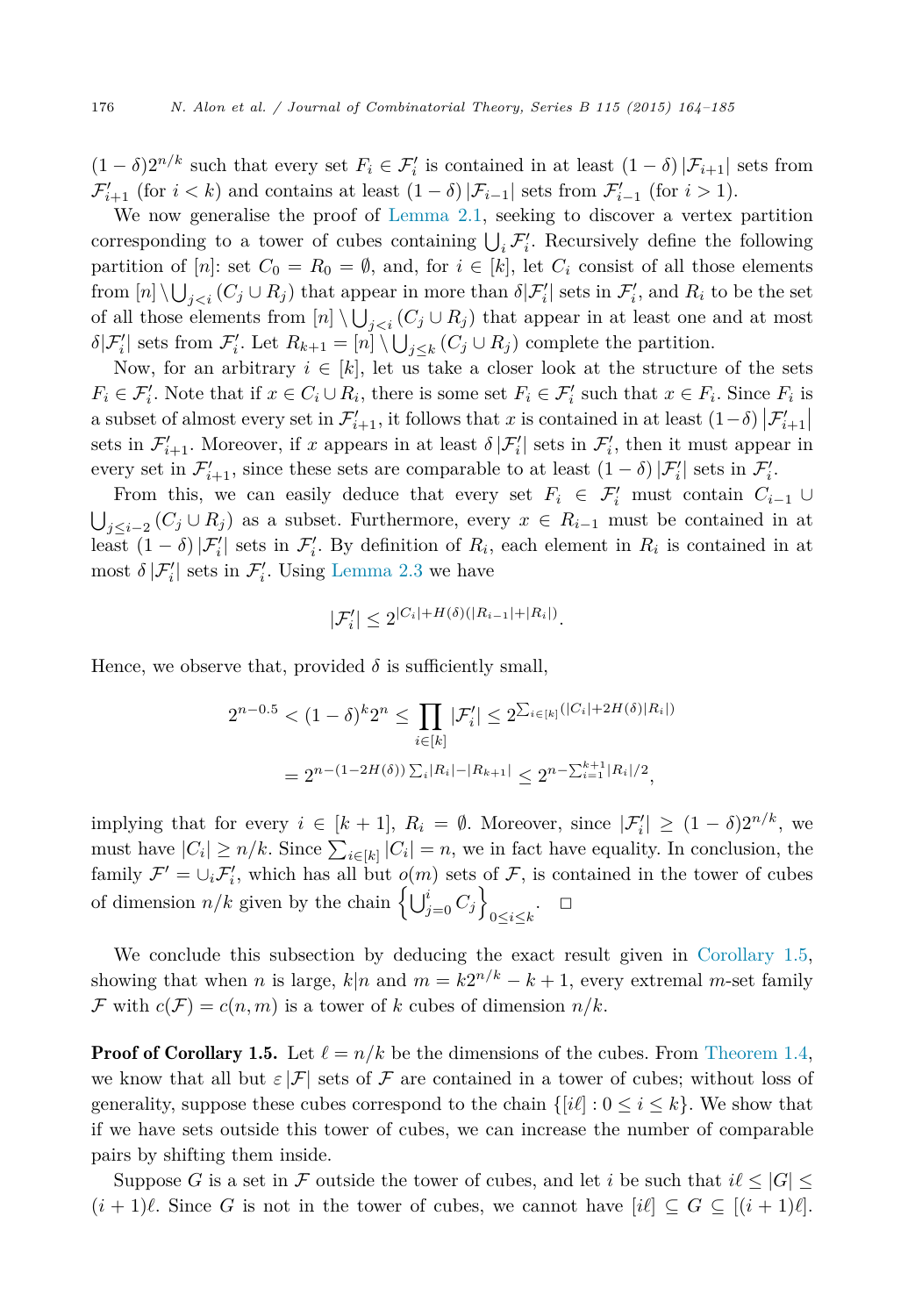<span id="page-13-0"></span>Consider how many sets from the subcubes between  $[(i-1)\ell], [i\ell], [(i+1)\ell]$  and  $[(i+2)\ell]$ *G* can be comparable to.

In the subcube  $\{F : [(i-1)\ell] \subseteq F \subseteq [i\ell]\},\$  the number of sets with  $[(i-1)\ell] \subseteq F \subseteq$  $[i\ell] \cap G$  is at most  $2^{\ell-|[i\ell]\setminus G|}$ . Similarly, in the subcube  $\{F: [(i+1)\ell] \subseteq F \subseteq [(i+2)\ell]\},\$ there are at most  $2^{\ell-|G\setminus[(i+1)\ell]|}$  sets with  $G\cup[(i+1)\ell]\subseteq F\subseteq[(i+2)\ell].$ 

Finally we consider the subcube  $\{F : [\mathcal{U}] \subseteq F \subseteq [(\mathcal{i}+1)\mathcal{E}]\}$ . If  $[\mathcal{U}] \subseteq G$ , then there are at most  $2^{\ell-|[(i+1)\ell]\setminus G|}$  sets *F* with  $[i\ell] \subseteq F \subseteq G \cap [(i+1)\ell];$  otherwise there are no such sets. Similarly, if  $G \subseteq [(i + 1)\ell]$ , there are at most  $2^{\ell - |G \setminus [i\ell]|}$  sets  $F$  with  $[i\ell] \cup G \subseteq F \subseteq$  $[(i+1)\ell]$ ; otherwise there are none.

Suppose  $[i\ell] \nsubseteq G$  (the case  $G \nsubseteq [(i+1)\ell]$  is similar). *G* can be comparable to at most  $2^{\ell} + 2^{\ell - |i\ell| \setminus G} + 2^{\ell - |G \setminus |i\ell|}$  sets from these three subcubes. Since  $|G| \geq i\ell$  and  $[i\ell] \not\subseteq G$ , it follows that  $|G \setminus [i\ell]|$ ,  $|[i\ell] \setminus G| \ge 1$ . If either one of these set differences has size at least 2, then it follows that *G* is comparable to at most  $7 \cdot 2^{\ell}/4$  sets in these three subcubes. Adding the remaining subcubes, and the small fraction of sets outside the tower of cubes, it follows that *G* is in at most  $(k-5/4 + \varepsilon) 2^{\ell}$  comparable pairs. However, any set inside the tower of cubes would be in at least  $(k - 1 - \varepsilon) 2^{\ell}$  comparable pairs, and so we would increase the number of comparable pairs by replacing *G* with a set missing from the tower of cubes.

Hence we may assume that  $|G \setminus [i\ell]| = |[i\ell] \setminus G| = 1$  for every set *G* outside the tower of cubes. However, for each  $i$ , there are at most  $n^2$  such sets, and hence we can have at most  $n^3$  sets outside the tower of cubes. Each such set is in at most  $(k-1)2^{\ell} + n^3$ comparable pairs. However, any set in the tower of cubes is comparable to  $(k-1)2^{\ell}$ sets from the other subcubes, and at least a further  $2^{\ell/2+1} = 2^{n/(2k)+1} \gg n^3$  sets from its own subcube, and hence is in  $(k-1)2^{\ell} + 2^{\ell/2+1}$  comparable pairs. Thus it is again beneficial to replace sets outside the tower of cubes with sets within the tower.

This shows the extremal families must be towers of cubes, completing the proof.  $\Box$ 

# *3.2. The proof of [Theorem 1.6](#page-3-0)*

We now turn to sparser families, where  $|\mathcal{F}| = m$  is subexponential (but superlinear). Recall that in this setting we have  $c(n, m) = (1 - o(1))\binom{m}{2}$ , so we instead count the number of incomparable pairs  $i(n, m) = \binom{m}{2} - c(n, m)$ . We also parameterise the size of families by setting  $m = n\ell$ .

The key to proving [Theorem 1.6](#page-3-0) is the following proposition, which gives the desired bound on  $i(F)$  provided there are no sets in F incomparable to many other sets.

**Proposition 3.5.** Given  $\varepsilon > 0$ , for  $\ell$  and *n* sufficiently large we have  $i(F) \geq$  $(1/2 - \varepsilon) n\ell^2 \log \ell$  for any family  $\mathcal F$  of  $n\ell$  sets over  $[n]$  such that every set  $F \in \mathcal F$  is *incomparable to at most*  $4\ell \log \ell$  *other sets.* 

**Proof.** We shall obtain the desired result by finding dense subcubes of  $\mathcal{F}$ , and applying [Theorem 1.1](#page-2-0) to these subcubes. We first define some parameters we shall need. Set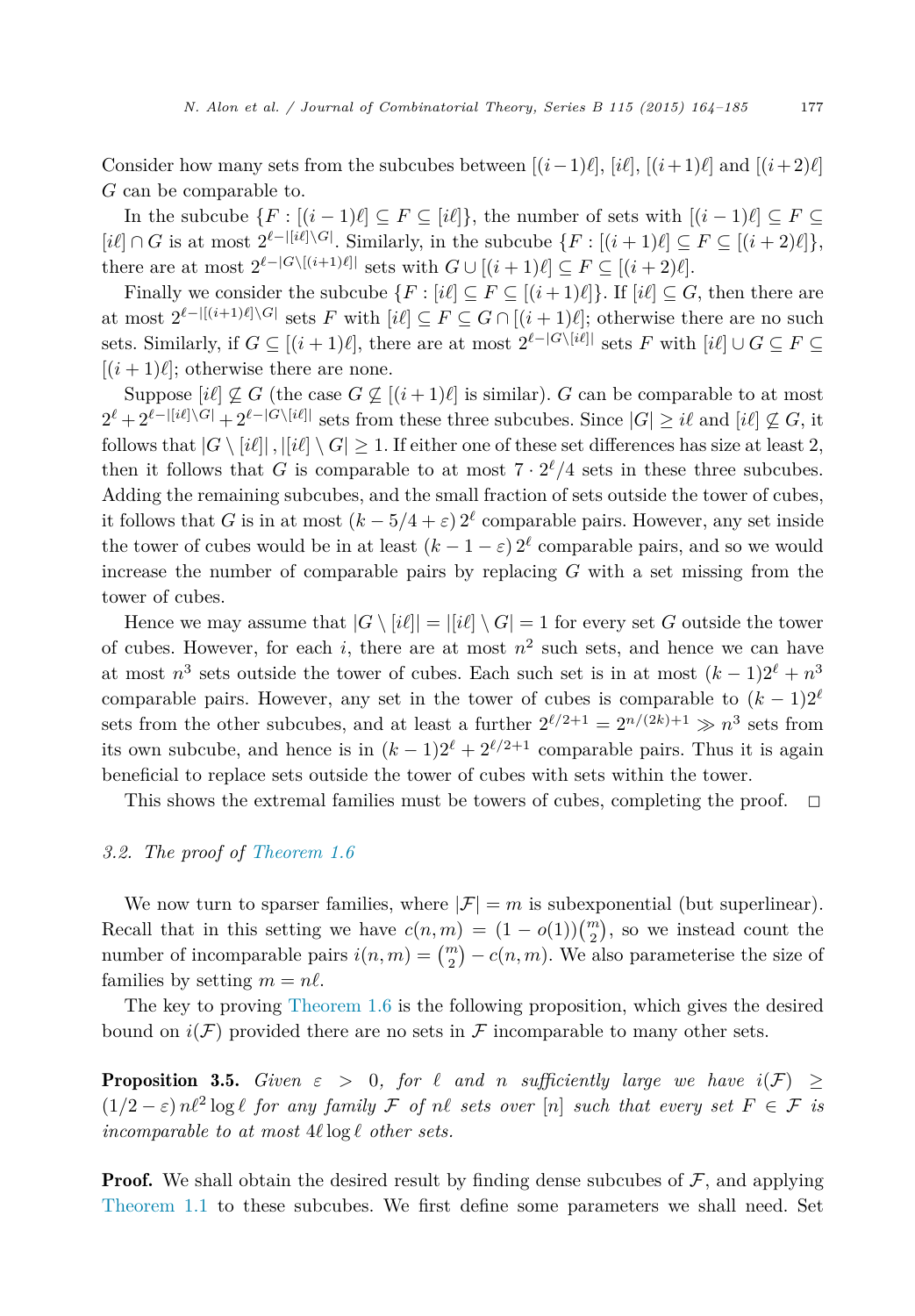$k = \max\{81, 4\varepsilon^{-2}\}, s = k \log \ell \text{ and } r = n/s.$  Partition [*n*] into *r* intervals  $I_1, I_2, \ldots, I_r$ , each of length *s*, and partition  $\mathcal{F} = \bigcup_{j=1}^r \mathcal{F}_j$ , where  $\mathcal{F}_j = \{F \in \mathcal{F} : |F| \in I_j\}$ .

We shall remove few sets from the subfamilies  $\mathcal{F}_j$  to obtain cleaner  $\mathcal{F}'_j \subseteq \mathcal{F}_j$  with the property that  $\mathcal{F}'_j$  is either empty or contained in a small subcube. Call an interval  $I_j$ *light* if  $|\mathcal{F}_j| < \ell \sqrt{k} \log \ell$ , and *heavy* otherwise. If  $I_j$  is light, we remove all the subsets from  $\mathcal{F}_j$  and set  $\mathcal{F}'_j = \emptyset$ , thus losing at most  $\ell \sqrt{k} \log \ell$  sets.

On the other hand, if  $I_j$  is heavy, let  $F_{j,0}$  and  $F_{j,1}$  be sets of minimum and maximum size in  $\mathcal{F}_j$  respectively. By assumption, there are at most  $8\ell \log \ell$  sets in  $\mathcal{F}_j$  that are incomparable to one of  $F_{j,0}$  or  $F_{j,1}$ . Let  $\mathcal{F}'_j$  be the remaining subfamily, and observe we must have  $F_{j,0} \subseteq F \subseteq F_{j,1}$  for any  $F \in \mathcal{F}'_j$ . Since  $I_j$  is heavy, we have  $|\mathcal{F}'_j| \ge$  $\ell \sqrt{k} \log \ell - 8\ell \log \ell \geq \ell$ , since  $\sqrt{k} \geq 9$ . Moreover,  $\mathcal{F}'_j$  is contained in the subcube spanned by  $F_{i,0}$  and  $F_{i,1}$ , which has dimension  $|F_{j,1}| - |F_{j,0}| \leq |I_j| = s$ .

Since  $\mathcal{F}'_j$  lies in a subcube of dimension *s*, we shall use [Theorem 1.1](#page-2-0) to estimate  $i(\mathcal{F}'_j)$ . Setting  $\delta = 1/(k(k+1)),$  we have  $2^{(1/(k+1)+\delta)s} = 2^{s/k} = \ell \leq |\mathcal{F}'_j|$ . Hence, by [Theorem 1.1,](#page-2-0) we have, for some  $\beta = \beta_k$  and constant *C*,

$$
i(\mathcal{F}'_j) \geq \frac{1}{k} \binom{|\mathcal{F}'_j|}{2} - C |\mathcal{F}'_j|^{2-\beta \delta^{k+1}} \geq \left(1 - \frac{\varepsilon}{2}\right) \frac{1}{k} \binom{|\mathcal{F}'_j|}{2},
$$

provided we take  $\ell \geq (4Ck\varepsilon^{-1})^{(k(k+1))^{k+1}/\beta}$ .

Finally, in passing to these cleaner subfamilies  $\mathcal{F}'_j$ , we lost at most  $\ell \sqrt{k} \log \ell$  sets from each  $\mathcal{F}_j$ . Hence we have  $\sum_{j=1}^r |\mathcal{F}'_j| \geq |\mathcal{F}| - r\ell \sqrt{k} \log \ell = n\ell - n\ell \sqrt{k} \log \ell / s =$  $(1 - k^{-1/2})n\ell \geq (1 - \varepsilon/2)n\ell$ . With these estimates in place, we can now lower bound  $i(\mathcal{F})$  by summing up  $i(\mathcal{F}'_j)$  over each interval. This gives

$$
i(\mathcal{F}) \geq \sum_{j=1}^{r} i(\mathcal{F}'_j) \geq \left(1 - \frac{\varepsilon}{2}\right) \frac{1}{k} \sum_{j=1}^{r} {\binom{|\mathcal{F}'_j|}{2}} \geq (1 - \varepsilon) \frac{1}{2k} \sum_{j=1}^{r} {|\mathcal{F}'_j|}^2
$$
  

$$
\geq (1 - \varepsilon) \frac{1}{2rk} \left(\sum_{j=1}^{r} |\mathcal{F}'_j|\right)^2 \geq (1 - \varepsilon) \left(1 - \frac{\varepsilon}{2}\right)^2 \frac{n^2 \ell^2}{2rk} \geq \left(\frac{1}{2} - \varepsilon\right) n \ell^2 \log \ell,
$$

where we use the Cauchy–Schwarz inequality in the second line. Hence we obtain the claimed bound on  $i(F)$ .  $\Box$ 

We now deduce [Theorem 1.6](#page-3-0) from the above proposition.

**Proof of Theorem 1.6.** Given  $\varepsilon > 0$ , let  $\ell$  be twice as large as needed in [Proposition 3.5.](#page-13-0) We shall show that if  $\mathcal F$  is a family of  $n\ell$  sets over  $[n]$ , then  $i(\mathcal F) \ge (1/2 - \varepsilon) n\ell^2 \log \ell$ . To do so, we successively remove sets from  $\mathcal F$  until no set is incomparable to many other sets, and then apply the proposition.

Start with  $\mathcal{F}_0 = \mathcal{F}$  and  $\ell_0 = \ell$ . Now, given  $\mathcal{F}_j$  and  $\ell_j$ , if there is a set  $F_j \in \mathcal{F}_j$ incomparable to at least  $4\ell_j \log \ell_j$  other sets in  $\mathcal{F}_j$ , then define  $\mathcal{F}_{j+1} = \mathcal{F}_j \setminus \{F_j\}$  and set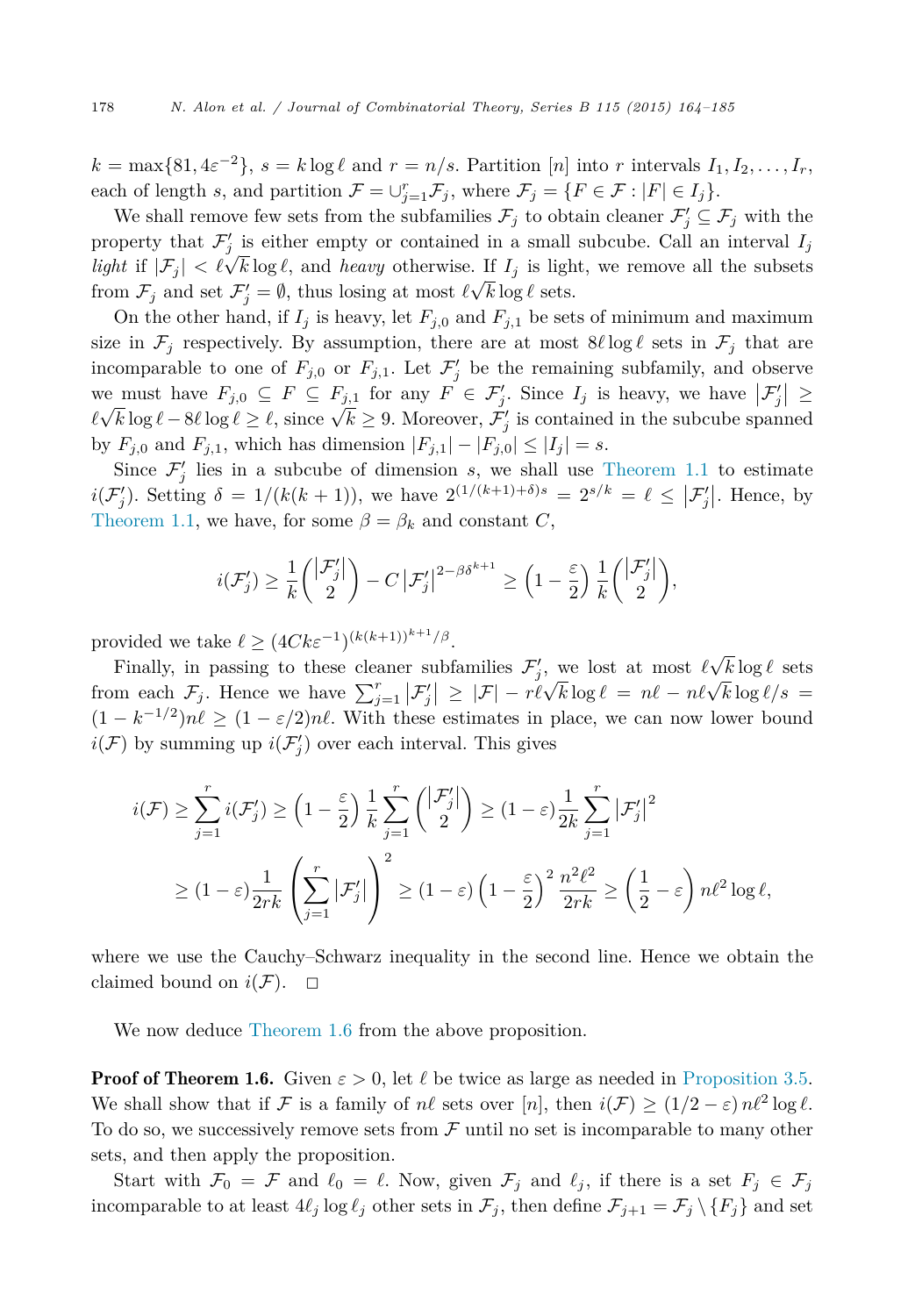<span id="page-15-0"></span> $\ell_{j+1} = \ell_j - 1/n$ , so that we have  $|\mathcal{F}_{j+1}| = n\ell_{j+1}$ . Otherwise, stop the process and set  $t = j$ .

Since the set  $F_j$  accounts for at least  $4\ell_j \log \ell_j$  distinct incomparable pairs, we have

$$
i(\mathcal{F}) \ge 4 \sum_{j=0}^{t-1} \ell_j \log \ell_j + i(\mathcal{F}_t).
$$

Observe that  $\ell_j \geq \ell/2$  for  $j \leq n\ell/2$ . Hence, if  $t \geq n\ell/2$ , we have

$$
i(\mathcal{F}) \ge 4 \sum_{j=0}^{n\ell/2} \ell_j \log \ell_j \ge n\ell^2 \log \frac{\ell}{2} > \frac{1}{2}n\ell^2 \log \ell,
$$

as required. Hence we may assume  $t \leq n\ell/2$ , and thus  $\ell_t \geq \ell/2$ . By our bound on  $\ell$ , this implies that we may apply [Proposition 3.5](#page-13-0) to  $\mathcal{F}_t$ , giving

$$
i(\mathcal{F}) \ge 4 \sum_{j=0}^{t-1} \ell_j \log \ell_j + i(\mathcal{F}_t) \ge 4 \sum_{j=0}^{t-1} \ell_j \log \ell_j + \left(\frac{1}{2} - \varepsilon\right) n \ell_t^2 \log \ell_t.
$$
 (6)

Since  $\ell_{j+1} = \ell_j - 1/n$  and  $-\log(1-x) \le \log(1+2x) \le 4x$  for  $0 \le x \le 1/2$ , we have

$$
\left(\frac{1}{2} - \varepsilon\right) n\ell_j^2 \log \ell_j - \left(\frac{1}{2} - \varepsilon\right) n\ell_{j+1}^2 \log \ell_{j+1}
$$
\n
$$
= \left(\frac{1}{2} - \varepsilon\right) \left(n\ell_j^2 \log \ell_j - n\left(\ell_j - \frac{1}{n}\right)^2 \log \ell_j - n\left(\ell_j - \frac{1}{n}\right)^2 \log \left(1 - \frac{1}{n\ell_j}\right)\right)
$$
\n
$$
\leq \left(\frac{1}{2} - \varepsilon\right) (2\ell_j \log \ell_j + 4\ell_j) < 4\ell_j \log \ell_j,
$$

which we may use to telescope the sum in (6) and deduce that

$$
i(\mathcal{F}) \ge 4 \sum_{j=0}^{t-1} \ell_j \log \ell_j + \left(\frac{1}{2} - \varepsilon\right) n \ell_t^2 \log \ell_t \ge \left(\frac{1}{2} - \varepsilon\right) n \ell_0^2 \log \ell_0 = \left(\frac{1}{2} - \varepsilon\right) n \ell^2 \log \ell.
$$

Since the family  $\mathcal F$  was arbitrary, it follows that  $i(n, n\ell) \ge (1/2 - \varepsilon)n\ell^2 \log \ell$  $\Box$ 

# 4. Dense families

In this section we consider much denser families, for which  $m \geq 2^{0.92n}$ . [Theorem 1.1](#page-2-0) shows that such families have  $o(m^2)$  comparable pairs, and so the situation is qualitatively different from the preceding sections. The extremal families are of a different nature as well. We shall prove [Theorem 1.7,](#page-3-0) which shows that the extremal families contain sets as far from the middle levels as possible. To this end, it is more convenient to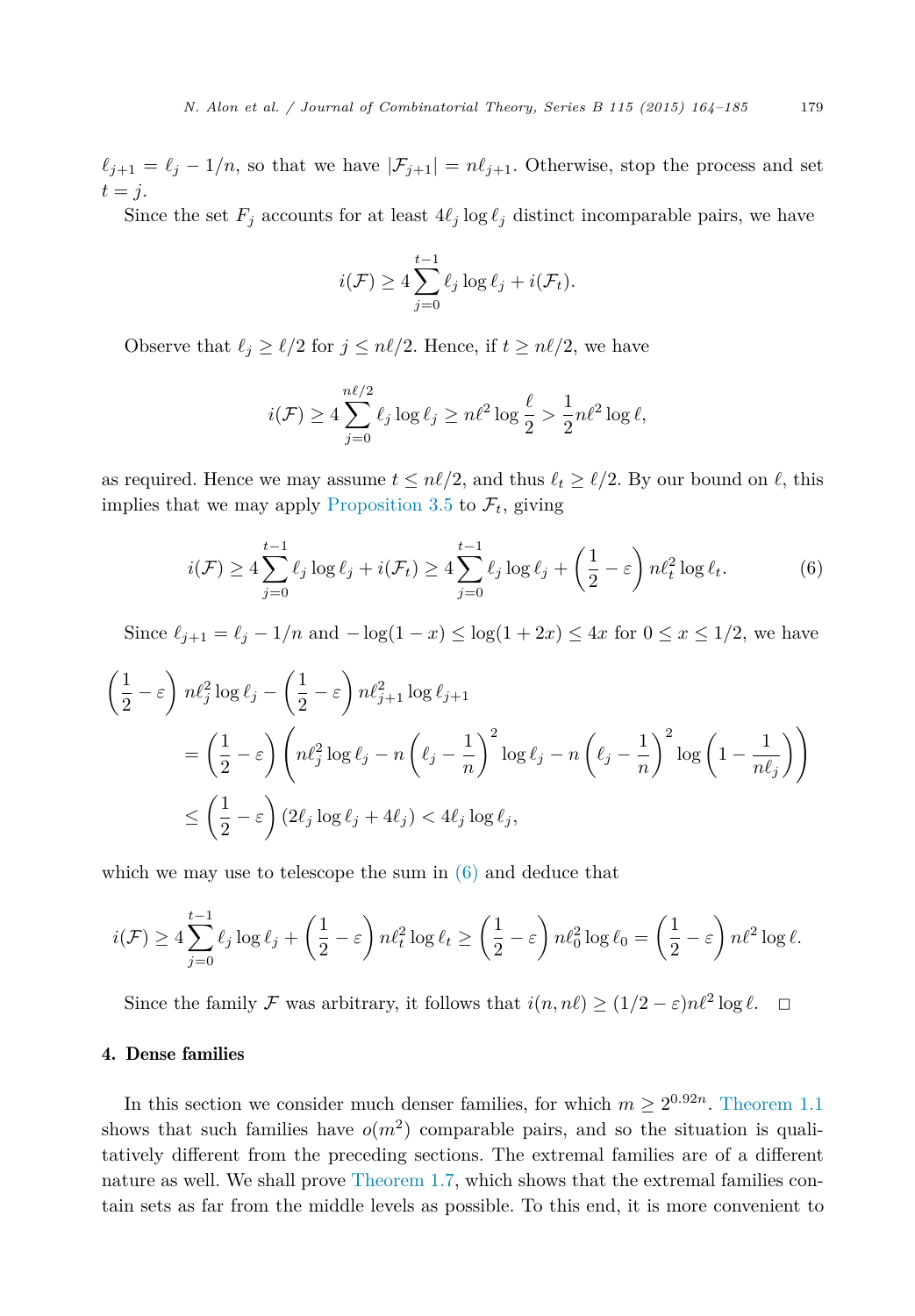<span id="page-16-0"></span>work with the complementary set family  $\mathcal{G} = 2^{[n]} \setminus \mathcal{F}$ . Note that to maximise  $c(\mathcal{F})$ , we must minimise the number of comparable pairs containing at least one set from  $\mathcal G$ . Since sets in the middle levels are contained in the fewest comparable pairs, it is intuitive that G should be taken from the middle levels, and we will use shifting arguments to make this intuition precise.

**Proof of Theorem 1.7.** Let  $\mathcal{F} \subset 2^{[n]}$  be a family of *m* sets maximising  $c(\mathcal{F})$ . We consider the complementary family  $\mathcal{G} = 2^{[n]} \setminus \mathcal{F}$ , which minimises the number of comparable pairs containing a set from G. We need to show that G contains all sets F with  $k+1 \leq |F| \leq$  $n - k - 1$  and does not contain any set *F* with  $|F| \leq k - 1$  or  $|F| \geq n - k + 1$ .

To this end, we partition  $2^{[n]}$  into three families. Let  $\mathcal{A}_0 = 2^{[n]} \setminus \mathcal{H}_{k-1}$  be the family of all sets of sizes between *k* and  $n - k$ ,  $A_1 = H_{k-1} \setminus H_{k-2}$  the family of all sets of size *k* − 1 or *n* − *k* + 1, and  $A_2 = H_{k-2}$  the family of all sets of size at most  $k-2$  or at least *n* − *k* + 2. For  $0 \le i \le 2$ , define  $\mathcal{G}_i = \mathcal{G} \cap \mathcal{A}_i$ .

We start by showing that  $\mathcal{G} \subseteq \mathcal{A}_0$ , or, equivalently,  $\mathcal{G}_1 \cup \mathcal{G}_2 = \emptyset$ . Suppose we had  $m' = |\mathcal{G}_1| + |\mathcal{G}_2| > 0$ . By shifting the sets in  $\mathcal{G}_1 \cup \mathcal{G}_2$  into  $\mathcal{A}_0$ , we shall decrease the number of comparable pairs involving sets in  $\mathcal G$ , contradicting the optimality of  $\mathcal G$  (and hence of  $\mathcal{F}$ ).

First note that since  $|\mathcal{F}| \geq M_{k-1} = |\mathcal{H}_{k-1}|, |\mathcal{G}| \leq |\mathcal{A}_0|$ , and hence there must be at least  $m'$  available sets in  $\mathcal{A}_0 \setminus \mathcal{G}$  to shift to. Each such set is comparable to at most  $2^{n-k} + 2^k - 2 = (1 + 2^{-(n-2k)}) 2^{n-k} - 2$  other sets, and hence the number of new comparable pairs the shift could introduce is at most  $\left[ \left(1 + 2^{-(n-2k)}\right) 2^{n-k} - 2 \right] m'$ .

On the other hand, we bound from below the number of comparable pairs we would lose through this shift. We would lose all the pairs containing sets in  $\mathcal{G}_1 \cup \mathcal{G}_2$  except those that also contain a set from  $\mathcal{G}_0$ . To avoid counting the latter pairs, for every set  $G \in \mathcal{G}_1 \cup \mathcal{G}_2$  we shall count only the sets in  $\mathcal{A}_2$  comparable to *G*. In this way we do not count any pairs containing a set from  $\mathcal{G}_0$ . Furthermore, a pair containing a set from  $\mathcal{G}_1$  is counted only once. However, comparable pairs with both sets from  $\mathcal{G}_2$  are counted twice, which we shall have to account for.

The following lemma, proven later, will be required for our calculations.

# Lemma 4.1. *If*  $\lambda \geq 0$  *and*  $\mathcal{A} = \{A \subseteq [r] : |A| \geq r/2 + \lambda \sqrt{r}\}$ , *then*  $|\mathcal{A}| \leq e^{-2\lambda^2}2^r$ .

We first consider sets  $G \in \mathcal{G}_1$ . By symmetry, we may assume  $|G| = n - k + 1$ . G is contained in  $2^{k-1} - 1$  larger sets in  $\mathcal{A}_2$ . The number of subsets of *G* in  $\mathcal{A}_2$  is given by  $\sum_{j=0}^{k-2} {n-k+1 \choose j} = 2^{n-k+1} - \sum_{j=k-1}^{n-k+1} {n-k+1 \choose j}$ . By our bound on *k* from the statement of [Theorem 1.7,](#page-3-0) it follows that  $2(k-1) > (n-k+1) + 2\sqrt{2n \ln 2}$ , and so we may apply Lemma 4.1 with  $r = n - k + 1$  and  $\lambda = \sqrt{2 \ln 2}$  to deduce

$$
2^{n-k+1} - \sum_{j=k-1}^{n-k+1} \binom{n-k+1}{j} \ge (1 - e^{-4\ln 2}) 2^{n-k+1} = \frac{15}{16} \cdot 2^{n-k+1}.
$$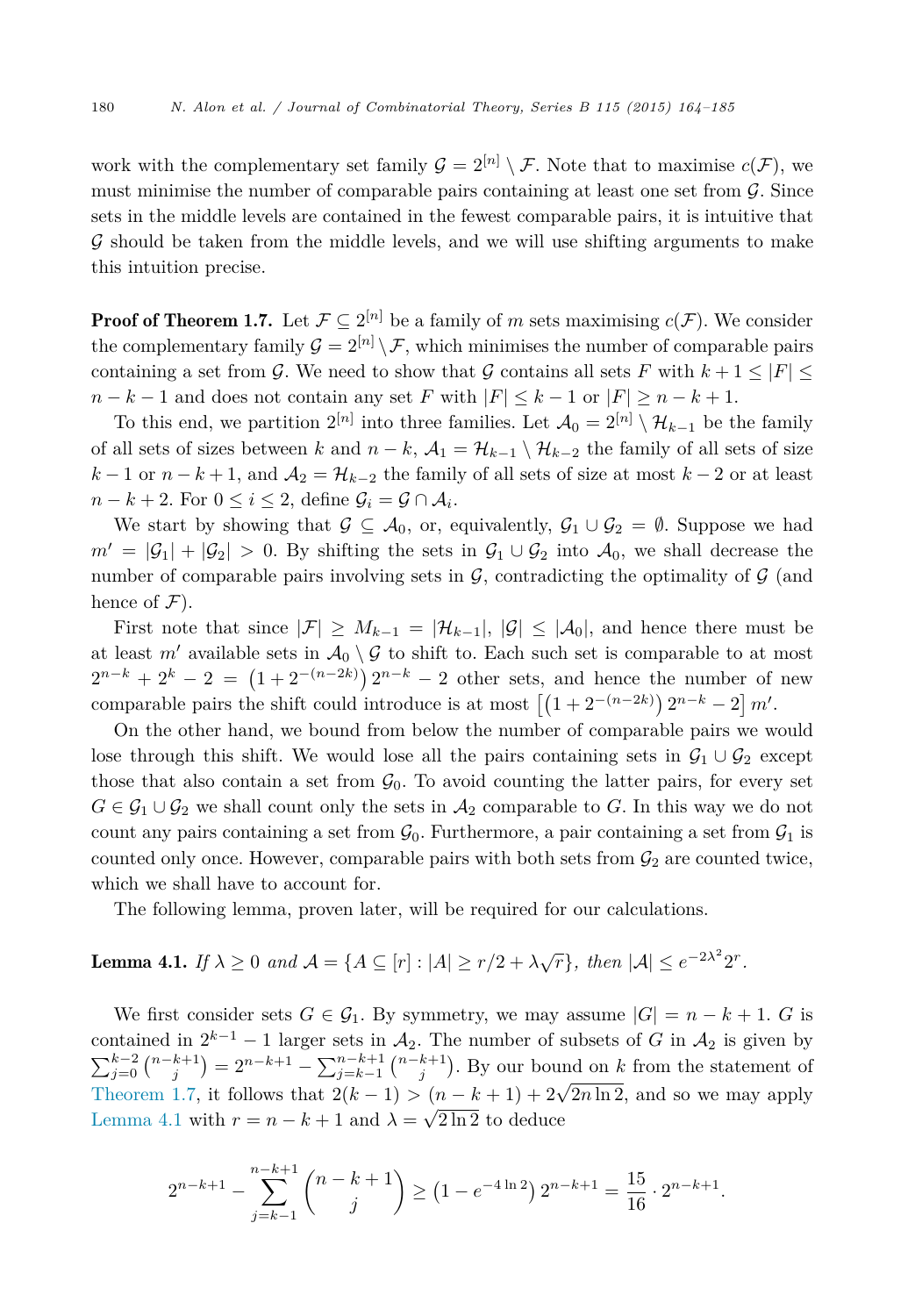Hence, when shifting, we lose at least  $15 \cdot 2^{n-k+1}/16 + 2^{k-1} - 1 = (15/8 + 12)$  $2^{-(n-2k+1)}$  $2^{n-k} - 1$  comparable pairs for each  $G \in \mathcal{G}_1$ .

We now perform a similar analysis for  $G \in \mathcal{G}_2$ . Again, by symmetry, we may assume  $|G| \geq n - k + 2$ . Such a set is contained in  $2^{n-|G|} - 1$  larger sets in  $\mathcal{A}_2$ . The number of subsets of *G* in  $A_2$  is at least  $\sum_{j=0}^{k-2} {\binom{|G|}{j}}$ . The following lemma, whose proof we defer for the moment, shows that this quantity is minimised when  $|G|$  is as small as possible.

**Lemma 4.2.** Given integers *n* and *s* satisfying  $n/3 < s \leq n/2$ , the quantity

$$
2^{n-t} + \sum_{j \le s} \binom{t}{j}
$$

*is minimised over*  $n - s \le t \le n$  *when*  $t = n - s$ *.* 

Hence, for the worst-case scenario, we may assume  $|G| = n - k + 2$ . Using [Lemma 4.1](#page-16-0) with  $r = n - k + 2$  and  $\lambda = \sqrt{2 \ln 2}$ , we may similarly conclude that each set  $G \in \mathcal{G}_2$ contributes at least  $15 \cdot 2^{n-k+2}/16 + 2^{k-2} - 1 = (15/4 + 2^{-(n-2k+2)})2^{n-k} - 1$  comparable pairs.

Recalling that comparable pairs between sets in  $\mathcal{G}_2$  are double-counted, it follows that by shifting the sets in  $\mathcal{G}_1 \cup \mathcal{G}_2$  to  $\mathcal{A}_0$ , we lose at least

$$
\left[ \left( \frac{15}{8} + 2^{-(n-2k+1)} \right) 2^{n-k} - 1 \right] |\mathcal{G}_1| + \frac{1}{2} \left[ \left( \frac{15}{4} + 2^{-(n-2k+2)} \right) 2^{n-k} - 1 \right] |\mathcal{G}_2|
$$
  
> 
$$
\left[ \left( \frac{15}{8} + 2^{-(n-2k+3)} \right) 2^{n-k} - 1 \right] m'
$$

comparable pairs, while we gain at most  $[(1+2^{-(n-2k)}) 2^{n-k}-2]$  m' new pairs. Since  $(15/8 + 2^{-(n-2k+3)}) - (1 + 2^{-(n-2k)}) = 7(1 - 2^{-(n-2k)})/8 \ge 0$ , it follows that shifting the sets from  $\mathcal{G}_1 \cup \mathcal{G}_2$  decreases the number of comparable pairs involving sets in  $\mathcal{G}$ . This gives the desired contradiction, and hence we must have  $\mathcal{G} \subseteq \mathcal{A}_0$ .

It remains to show that G contains all sets of sizes between  $k + 1$  and  $n - k - 1$ . Note that this is trivial unless  $n \geq 2k + 2$ . Suppose for contradiction there is some set  $G_0 \notin \mathcal{G}$ with  $k + 1 \leq |G_0| \leq n - k - 1$ . Given the size of  $\mathcal{G}$ , there must be some  $G_1 \in \mathcal{G}$  with  $|G_1| \in \{k, n-k\}$ . We use the same shifting arguments as before to deduce that we should replace  $G_1$  with  $G_0$ .

Indeed, adding  $G_0$  to  $\mathcal G$  can introduce at most  $2^{n-k-1} + 2^{k+1} - 2 = (1 +$  $2^{-(n-2k-2)}$  $2^{n-k-1}$  – 2 new comparable pairs. On the other hand, since  $\mathcal{G} \subseteq \mathcal{A}_0$ , by removing  $G_1$  we would lose all comparable pairs between  $G_1$  and  $A_1 \cup A_2$ . As above, we apply [Lemma 4.1,](#page-16-0) this time with  $r = n - k$  and  $\lambda = \sqrt{2 \ln 2}$ , to find this gives at least  $(15/8 + 2^{-(n-2k-1)}) 2^{n-k-1} - 1$  comparable pairs. Since  $n \geq 2k + 2$ ,  $15/8 + 2^{-(n-2k-1)} > 1 + 2^{-(n-2k-2)}$ , and so switching  $G_1$  for  $G_0$  decreases the number of comparable pairs containing a set from  $\mathcal{G}$ , contradicting the optimality of  $\mathcal{G}$ .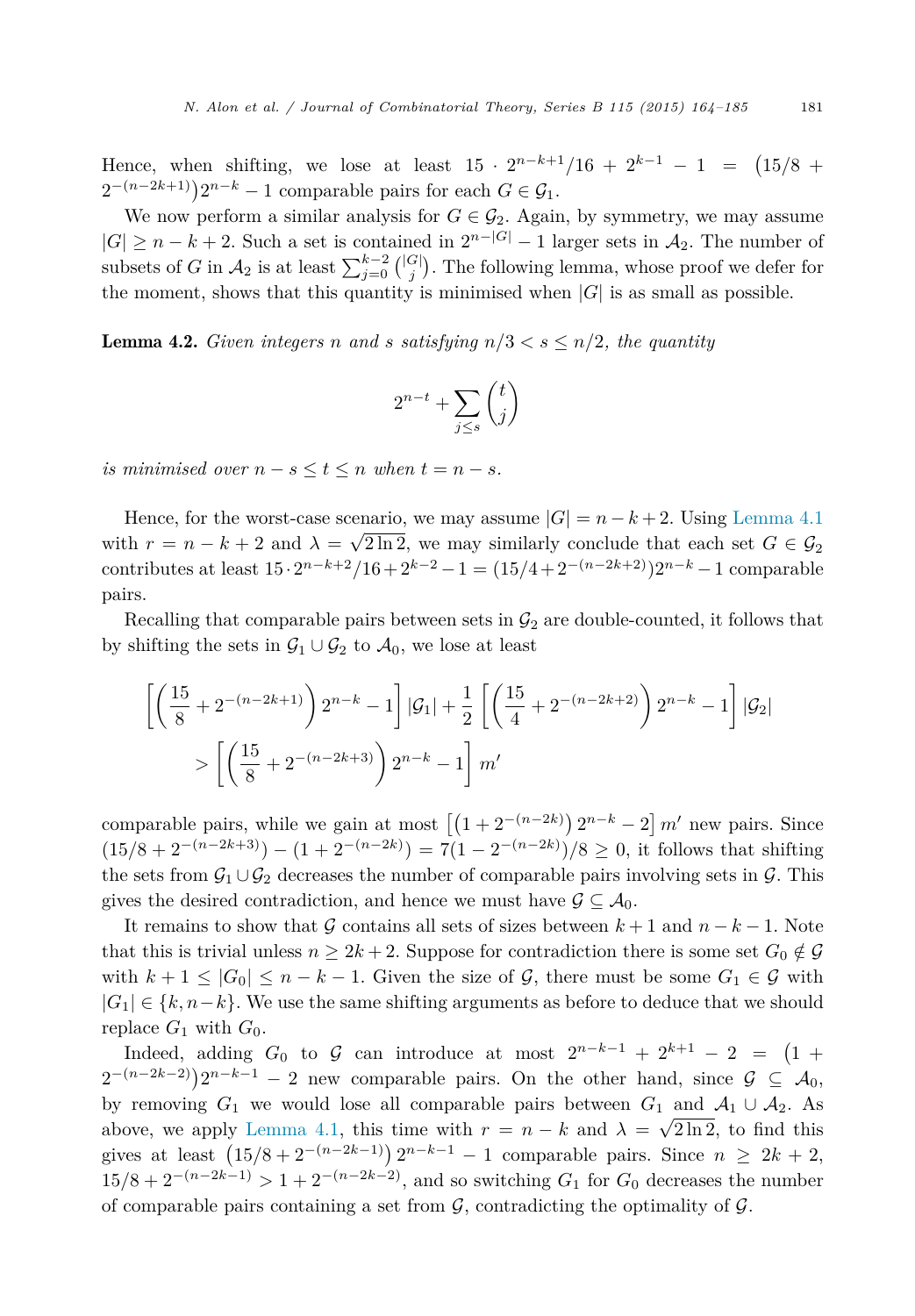<span id="page-18-0"></span>By taking complements, it follows that any optimal family  $\mathcal F$  must satisfy  $\mathcal H_{k-1} \subseteq$  $\mathcal{F} \subseteq \mathcal{H}_k$ , as claimed.  $\Box$ 

We now prove the two lemmas used in the proof above.

**Proof of Lemma 4.1.** For every  $i \in [r]$ , we have  $|\mathcal{A}(i)| \geq (1/2 + \lambda/\sqrt{r}) |\mathcal{A}|$ . Applying [Lemma 2.3](#page-6-0) gives  $|\mathcal{A}| \leq 2^{rH(1/2 + \lambda r^{-1/2})}$ . The second-order Taylor series expansion of  $H(x) = -x \log x - (1-x) \log(1-x)$  gives  $H(1/2+q) = H(1/2) + qH'(1/2) + q^2H''(z)/2$ for some *z* between  $1/2$  and  $1/2 + q$ . Since  $H(1/2) = 1$ ,  $H'(1/2) = 0$ , and  $H''(z) = 0$  $-(z^{-1} + (1 - z)^{-1})/\ln 2 \leq -4/\ln 2$ , we have the bound  $H(1/2 + q) \leq 1 - 2q^2/\ln 2$ , and so

$$
|\mathcal{A}| \le 2^{rH(\frac{1}{2} + \lambda r^{-1/2})} \le 2^{r(1 - 2\lambda^2/(r \ln 2))} = e^{-2\lambda^2} 2^r. \quad \Box
$$

**Proof of Lemma 4.2.** We show that the quantity  $x_t = 2^{n-t} + \sum_{j \leq s} {t \choose j}$  is increasing in *t*. Recalling that  $t \geq n - s$ , we have

$$
x_{t+1} - x_t = \left(2^{n-(t+1)} + \sum_{j \le s} {t+1 \choose j} \right) - \left(2^{n-t} + \sum_{j \le s} {t \choose j} \right)
$$
  
=  $2^{n-t-1} - 2^{n-t} + \sum_{j \le s} \left( {t+1 \choose j} - {t \choose j} \right) = \sum_{j \le s} {t \choose j-1} - 2^{n-t-1}$   
=  $\sum_{j \le s-1} {t \choose j} - 2^{n-t-1} \ge \sum_{j \le s-1} {n-s \choose j} - 2^{s-1} = 2^{n-s} - \sum_{j=s}^{n-s} {n-s \choose j} - 2^{s-1}.$ 

Since  $s > n/3$ , we have  $s > (n - s)/2$ , and so the sum of the binomial coefficients is at most  $2^{n-s-1}$ . Thus we have  $x_{t+1} - x_t \geq 2^{n-s-1} - 2^{s-1} \geq 0$ , since  $s \leq n/2$ . Hence  $x_t$ is minimised when  $t = n - s$ .  $\Box$ 

This completes the proof of [Theorem 1.7,](#page-3-0) which gives the large-scale structure of dense extremal families. If  $M_{k-1} \leq m \leq M_k$ , and F is a family of size m with the maximum number of comparable pairs, then we know  $\mathcal{H}_{k-1} \subseteq \mathcal{F} \subseteq \mathcal{H}_k$ . This is enough to determine  $c(n, m)$  asymptotically, but if we wish to find the exact value of  $c(n, m)$ , we must determine which sets of sizes  $k$  or  $n - k$  should be contained in  $\mathcal{F}$ .

As the following corollary shows, this is easy for some particular ranges of *m*. To define the optimal construction, we shall assume for simplicity that *n* is even. Fix an arbitrary subset *X* of  $n/2$  elements from [*n*]. Given  $m = M_{k-1} + m'$ , with  $0 \leq m' \leq 2{n/2 \choose k}$ , let  $\mathcal{F}_{m}^{*} = \mathcal{H}_{k-1} \cup \mathcal{A} \cup \mathcal{B}$ , where  $\mathcal{A}$  is a set of  $\lfloor m'/2 \rfloor$  *k*-subsets of *X*, while  $\mathcal{B}$  is a set of  $\lceil m'/2 \rceil$  $(n - k)$ -sets containing X.

**Corollary 4.3.** Suppose  $n/3 + \sqrt{2n \ln 2} \le k < n/2$  and  $m = M_{k-1} + m'$ , where  $0 \le m' \le$  $2\binom{n/2}{k}$ *. Then*  $c(n,m) = c(\mathcal{F}_m^*)$ *.*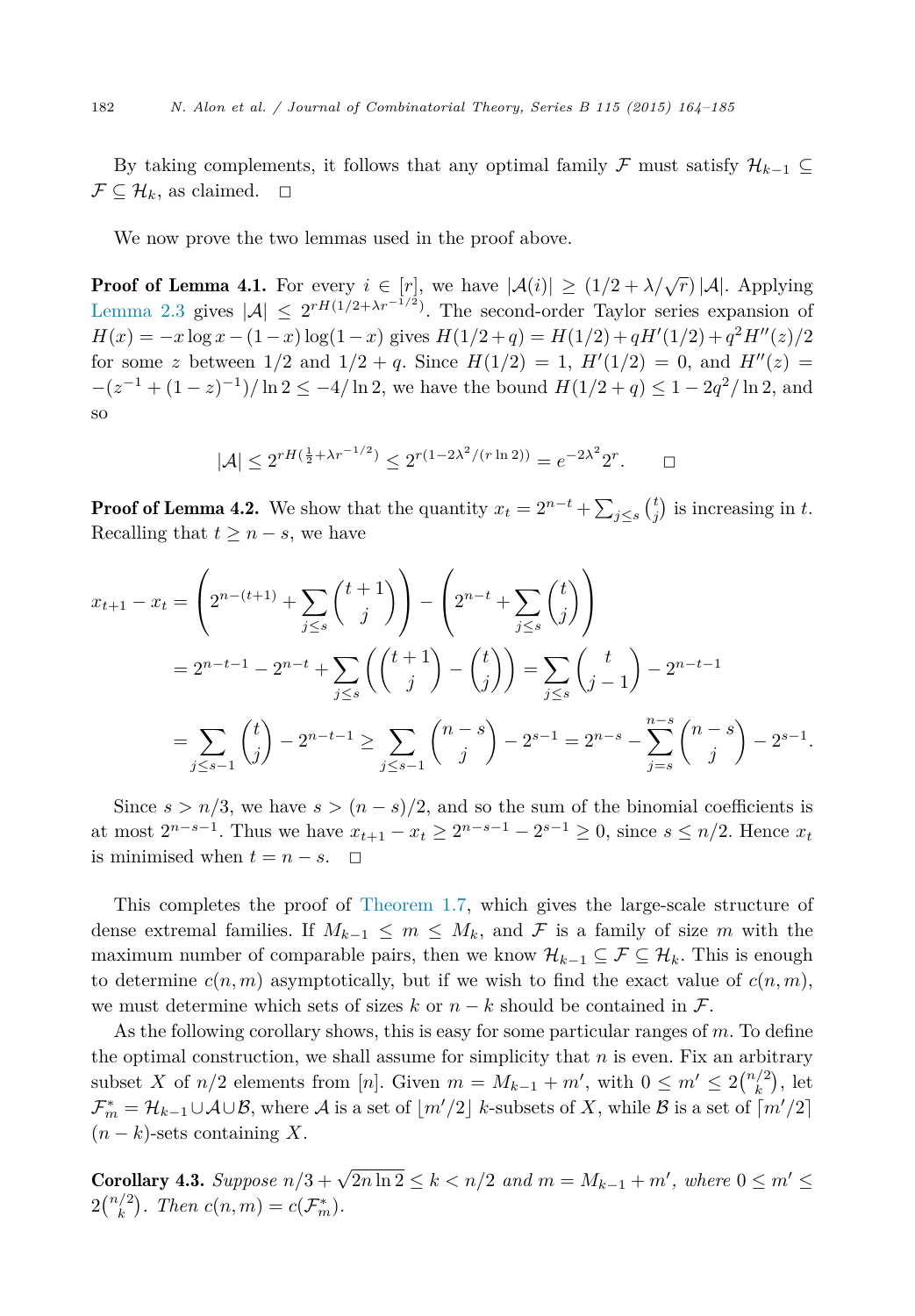<span id="page-19-0"></span>**Proof.** By [Theorem 1.7,](#page-3-0) we know that we can partition  $\mathcal{F} = \mathcal{H}_{k-1} \cup \mathcal{A} \cup \mathcal{B}$ , where  $\mathcal{A}$  is a family of *k*-sets and B is a family of  $(n - k)$ -sets. Let  $a = |\mathcal{A}|$  and  $b = |\mathcal{B}|$ ; we must have  $a + b = m'$ .

By symmetry, each set in  $\mathcal{A} \cup \mathcal{B}$  has the same number of comparable pairs with sets in  $\mathcal{H}_{k-1}$ , and so  $c(\mathcal{F})$  is maximised precisely when  $c(\mathcal{A}, \mathcal{B})$  is maximised. We trivially have  $c(A, B) \le ab \le \lfloor (m')^2/4 \rfloor$ . On the other hand, in our family  $\mathcal{F}_m^*$  every  $A \in \mathcal{A}$  and  $B \in \mathcal{B}$  satisfy  $A \subseteq X \subseteq B$ , and so we indeed have  $c(\mathcal{A}, \mathcal{B}) = ab = \lfloor (m')^2/4 \rfloor$ . Thus  $\mathcal{F}_m^*$ maximises the number of comparable pairs.  $\Box$ 

## 5. Concluding remarks

In this paper we studied the maximum number of comparable pairs present in families of a given size, continuing the work of Alon, Daykin, Frankl and others. One feature that sets this problem apart from a number of others in extremal set theory is the absence of a nested sequence of extremal families. We have shown that when  $m = k2^{n/k} - k + 1$ , a tower of *k* cubes is optimal, while when  $m \geq 2^{0.92n}$ , the extremal families avoid the middle layers, and hence there cannot be a sequence of families  $\mathcal{F}_0 \subset \mathcal{F}_1 \subset \ldots \subset \mathcal{F}_{2^n}$  such that  $|\mathcal{F}_m| = m$  and  $c(\mathcal{F}_m) = c(n,m)$ . This precludes the global use of many standard techniques in the field, thus partially explaining the different arguments needed for the sparse and dense regimes. It also leaves a number of open problems, some of which we discuss below.

## *5.1. The Alon–Frankl conjecture*

In Section [2,](#page-4-0) we settled a conjecture of Alon and Frankl, showing  $m = n^{\omega(1)}2^{n/2}$ implies  $c(n,m) = o(m^2)$ . More precisely, we showed that if A and B are two families over [*n*] with  $|\mathcal{A}||\mathcal{B}| = n^d 2^n$ , then  $c(\mathcal{A}, \mathcal{B}) \leq 2^{-d/300} |\mathcal{A}||\mathcal{B}|$ . On the other hand, the construction of Alon and Frankl shows that we can have  $|\mathcal{A}| |\mathcal{B}| = \Omega(n^d 2^n)$  and  $c(\mathcal{A}, \mathcal{B}) \ge$ 2<sup>−*d*</sup> |A| |B|. It would be very interesting to close this gap, and determine the true constant in the exponent. An exhaustive search for  $n \leq 7$  suggests that the answer lies much closer to 1, and that the construction may be near-optimal.

## *5.2. Sparse families*

We have shown that towers of finitely many cubes are extremal families, and that they are asymptotically extremal when the number of cubes tends to infinity (sublinearly in *n*). However, these towers of cubes can only exist for certain family sizes, and it remains to understand what the extremal families are in between. For instance, how do the extremal families transition from a tower of two cubes to a tower of three cubes when *m* ranges from  $2 \cdot 2^{n/2} - 1$  to  $3 \cdot 2^{n/3} - 2$ ?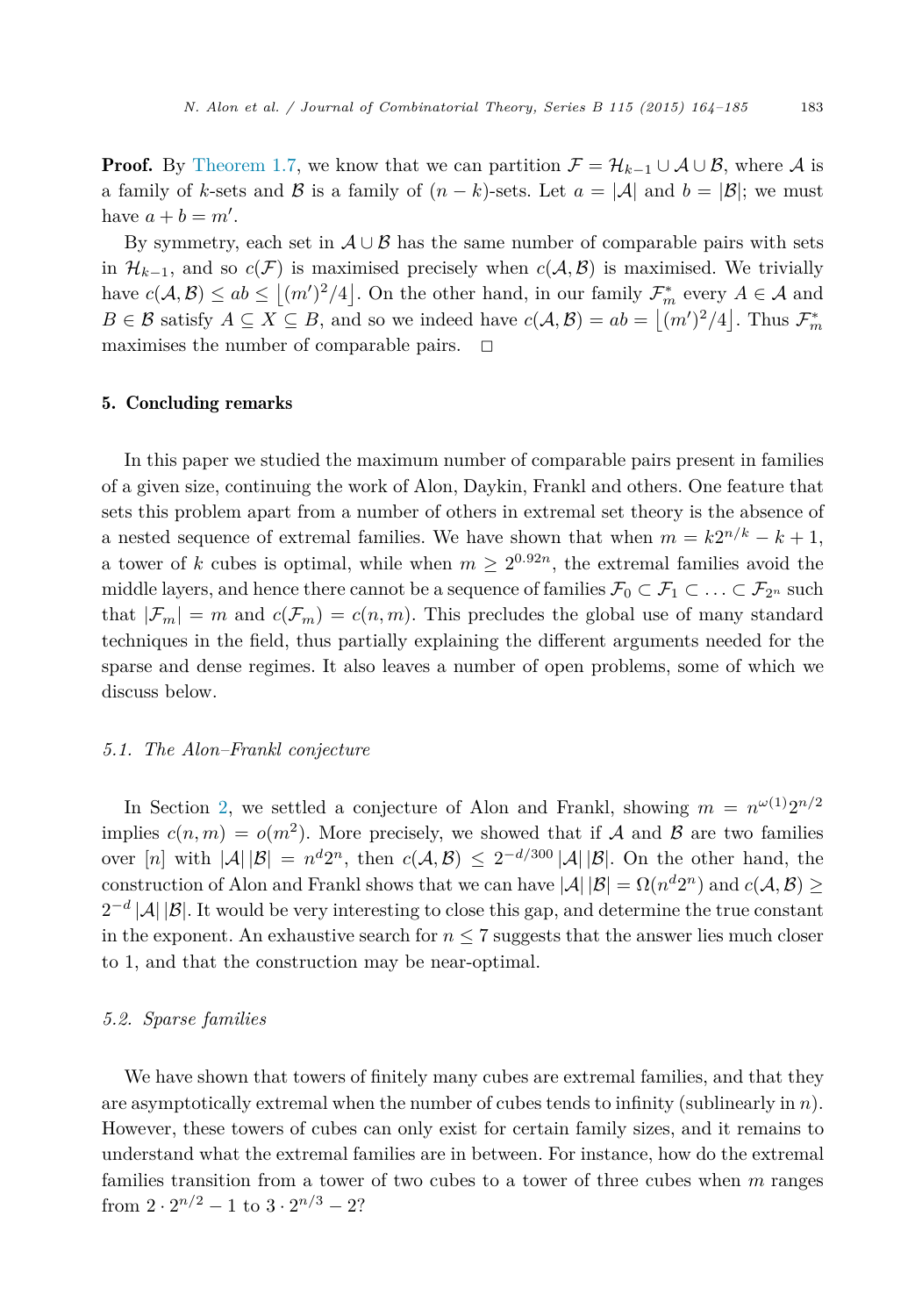# *5.3. Dense families*

Finally, in the dense setting we determined the approximate structure of the extremal families. Thus the problem of determining  $c(n, m)$  in this range reduces to maximising  $c(\mathcal{A}, \mathcal{B})$  over  $\mathcal{A} \subseteq {n \choose k}$  and  $\mathcal{B} \subseteq {n \choose n-k}$  for fixed  $m' = |\mathcal{A}| + |\mathcal{B}|$ .

We showed in [Corollary 4.3](#page-18-0) that one can achieve the trivial upper bound  $c(A, B) = \lfloor (m')^2/4 \rfloor$  when  $m' \leq 2\binom{n/2}{k}$ . This is in fact the largest m' for which this upper bound can be attained, as it is only possible when  $|\mathcal{A}|, |\mathcal{B}| \geq |m'/2|$  and  $c(\mathcal{A}, \mathcal{B}) = |\mathcal{A}| |\mathcal{B}|$ . The latter implies there is some  $X \subseteq [n]$  with  $A \subseteq X \subseteq B$  for all  $A \in \mathcal{A}$  and  $B \in \mathcal{B}$ , which requires one of the two families to have size at most  $\binom{n/2}{k}$ .

One might slightly generalise the above two-level problem to obtain the following question.

Question 5.1. *Given*  $0 \le k_1 \le k_2 \le n$ ,  $0 \le a \le {n \choose k_1}$  and  $0 \le b \le {n \choose k_2}$ , which families  $\mathcal{A} \subseteq \binom{[n]}{k_1}$  of size a and  $\mathcal{B} \subseteq \binom{[n]}{k_2}$  of size *b* maximise  $c(\mathcal{A}, \mathcal{B})$ ?

While this question may seem a mild generalisation of our original problem, it has some subtle complexities. In particular, it contains as a special case the famous Kruskal– Katona theorem [\[12,15\].](#page-21-0) Let  $k_1 = k_2 - 1$ . Note that each set in  $\binom{[n]}{k_2}$  contains  $k_2$  sets in  $\binom{[n]}{k_1}$ . The minimum size of a lower shadow of *b* sets of size  $k_2$  is then the minimum *a* such that the solution to the above problem is  $bk_2$ . One can similarly model the upper shadows.

By Kruskal–Katona, we know the lower shadows are minimised when  $A$  and  $B$  are initial segments of the colexicographic ordering, while the upper shadows are minimised by initial segments of the lexicographic ordering. On the other hand, in [Corollary 4.3](#page-18-0) the extremal families were mixed: initial segments of the lexicographic ordering for  $A$  and colexicographic ordering for  $\beta$ . This shows that, once again, there will not be a nested sequence of solutions, and the nature of the extremal families depends on the range of parameters.

# *5.4. The phase transition*

As we have mentioned before, the extremal families are very different in nature for small and large *m*. Our results give information about  $c(n, m)$  when either  $m \leq n^d 2^{n/2}$  or  $m > 2^{0.92n}$ . It would be of great interest to determine what happens in between, and to examine how the extremal families transition from tower-of-cubes-type of constructions to those consisting of sets of size far from *n/*2.

# Acknowledgments

We would like to thank the anonymous referees for their helpful suggestions that improved the presentation of this paper. Part of this work was carried out while Benny